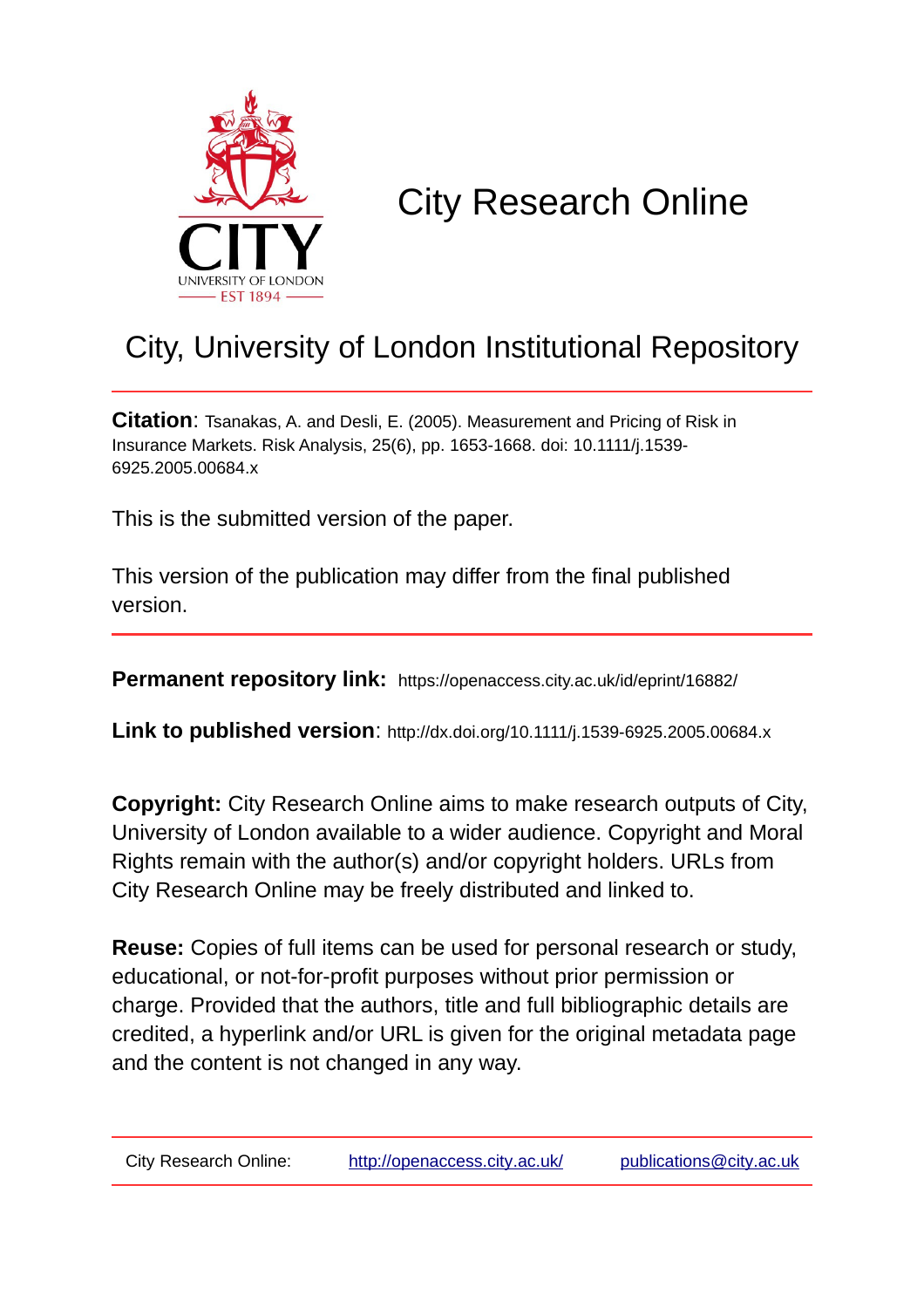## Measurement and Pricing of Risk in Insurance Markets<sup>∗</sup>

Andreas Tsanakas & Evangelia Desli

Lloyd's of London

This version: December 2004. Final version appeared in Risk Analysis.

### Abstract

The theory and practice of risk measurement provides a point of intersection between risk management, economic theories of choice under risk, financial economics and actuarial pricing theory. This paper provides a review of these interrelationships, from the perspective of an insurance company seeking to price the risks that it underwrites. We examine three distinct approaches to insurance risk pricing, all being contingent on the concept of risk measures. Risk measures can be interpreted as representations of risk orderings, as well as absolute (monetary) quantifiers of risk. The first approach can be called an 'axiomatic' one, whereby the price for risks is calculated according to a functional determined by a set of desirable properties. The price of a risk is directly interpreted as a risk measure and may be induced by an economic theory of price under risk. The second approach consists in contextualising the considerations of the risk bearer by embedding them in the market where risks are traded. Prices are calculated by equilibrium arguments, where each economic agent's optimisation problem follows from the minimisation of a risk measure. Finally, in the third approach, weaknesses of the equilibrium approach are addressed by invoking alternative valuation techniques, the leading paradigm among which is arbitrage pricing. Such models move the focus from individual decision takers to abstract market price systems and are thus more parsimonious in the amount of information that they require. In this context, risk

<sup>∗</sup>We wish to thank two anonymous referees for their insightful observations, which significantly improved the paper.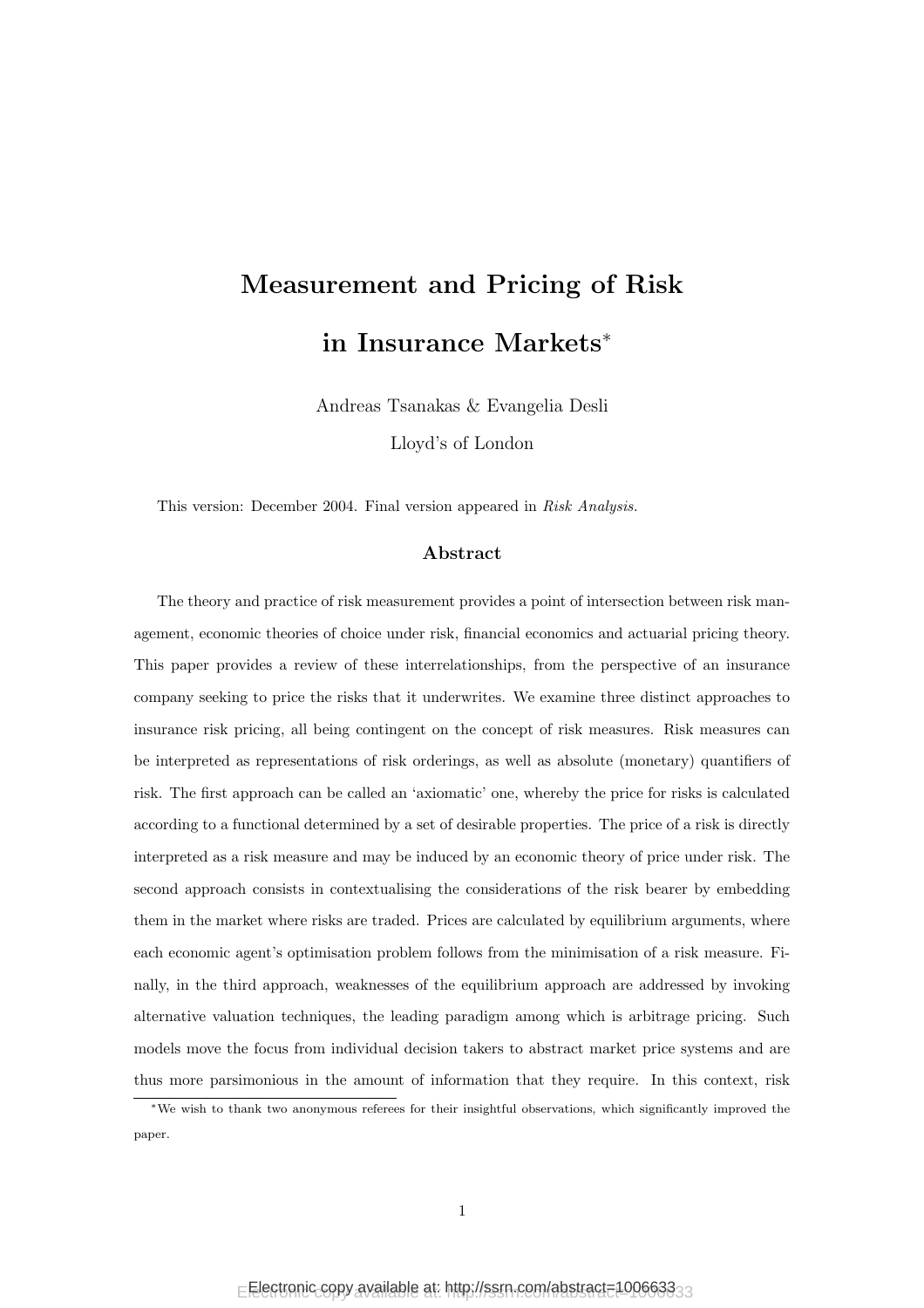measures, instead of characterising individual agents, are used for determining the set of price systems that would be viable in a market.

Keywords: Risk measures, Insurance Pricing, Choice under Risk, Risk Exchange, Good Deals.

## 1 INTRODUCTION

The theory of risk measures provides a point of intersection between economic theories of choice under risk, actuarial pricing theory and financial economics. In this paper a review of these interrelationships is provided, through the lens of insurance pricing theory. The present exposition starts with the concept of actuarial premium calculation principles, continues with risk exchange equilibrium models, and concludes with some elements of financial economics. In each of these different approaches risk measures play an important role, which we seek to highlight.

The present investigation aspires to give an account of an intellectual journey undertaken by economists and actuaries over the last fifty years and discuss the evolution and interrelationships of insurance pricing models. Historically, insurance pricing models were proposed as responses and correctives to the ones that preceded them. Premium calculation principles were initially defined via an axiomatic view that sought to mimic market prices. This ignored though the interactions between market participants, namely primary insurers, reinsurers and policyholders. To overcome this shortcoming, equilibrium asset pricing models were developed, where premium calculation principles enter insurers' decision making process through their objective function or budget constraint. Such models have their own drawbacks, as they make excessive assumptions on the availability of information on the preferences and risk endowments of market participants, while also assuming perfect competitive markets and linearity of market prices. Financial economics provide the tools to overcome such weaknesses. Arbitrage pricing theory disposes of the need for agent-specific information, market imperfections are accounted for via the theory of incomplete markets, and the resulting price functionals are no longer necessarily linear and thus reflect more consistently actual prices in insurance and financial markets. In the context of this dialogue, risk measures form a recurring theme, emerging within each class of models in a different guise. A discussion from the perspective of risk measures useful, as it provides a common framework through which the different models can be examined and compared. Hence, the current study focuses on models that explicitly utilise the concept of a risk measure, while avoiding a great level of mathematical detail in an attempt to present the concept in an accessible way.

The structure of the rest of the paper is as follows. In the next section, an overview of the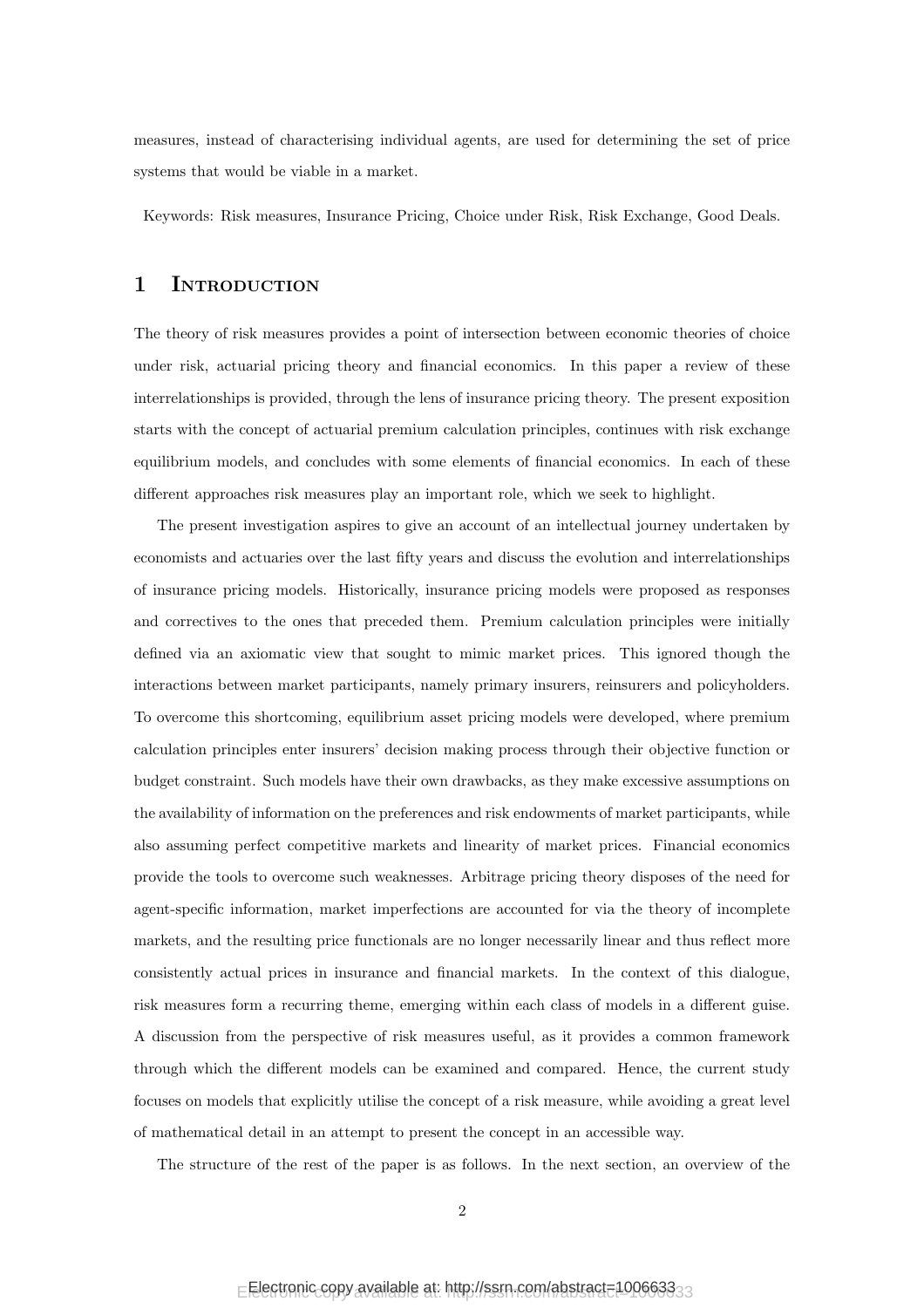economic arguments underlying the evolution of insurance pricing theories is given. Premium calculation principles and risk measures are presented in section 3, along with their fundamental properties, representations and links to economic theories of choice. In section 4 the role of premium principles in equilibrium pricing models is discussed. Section 5 examines the link between arbitrage pricing, good deals and risk measures. Finally, a brief summary can be found in Section 6.

## 2 PERSPECTIVES OF INSURANCE PRICING

Calculating the price of insurance has been one of the central concerns of actuarial science. Traditionally the fair premium in insurance pricing is equated with the expected loss resulting from the underwritten risk. However, as the expected loss (or *net premium*) does not account for the variability of risks nor for the risk aversion of economic agents, it is apparent that more sophisticated mechanisms for the calculation of insurance premiums are called for. Systematic approach to premium calculation were first proposed by Markowitz  $[47]$ ,  $[48]$  and Bühlmann  $[8]$ , who introduced the concept of premium calculation principles. A premium calculation principle is a function that takes as an argument (the probability distribution of) a risk and returns the premium that should be charged for it.

The specification of appropriate functional forms for premium calculation principles has been the subject of much discussion in the actuarial community [37]. There are two distinct, but interrelated, perspectives from which premium calculation could be viewed. One is to require that the properties of a premium principle should reflect the properties of the actual prices charged in insurance markets, as proposed in [56]. This does of course produce a circular argument: premium should be calculated according to a premium principle, which reflects the way that premium is actually calculated. The apparent discrepancy is partially resolved if we accept that the premium calculation principle is not used to calculate actual insurance prices, but to produce an actuarial benchmark. That this benchmark should, at least to some extent, be consistent with market prices is a natural requirement.

An alternative view is to determine insurance premiums via indifference arguments. This means that premium rates should be set in a way such that the insurer is 'not worse off' after selling a contract; the premium, safely invested, should thus offset the potential losses from the contract. What 'not worse off' exactly means will depend on the way in which the insurer's preferences are modelled. Economics provides a variety of such models, termed theories of choice under risk, of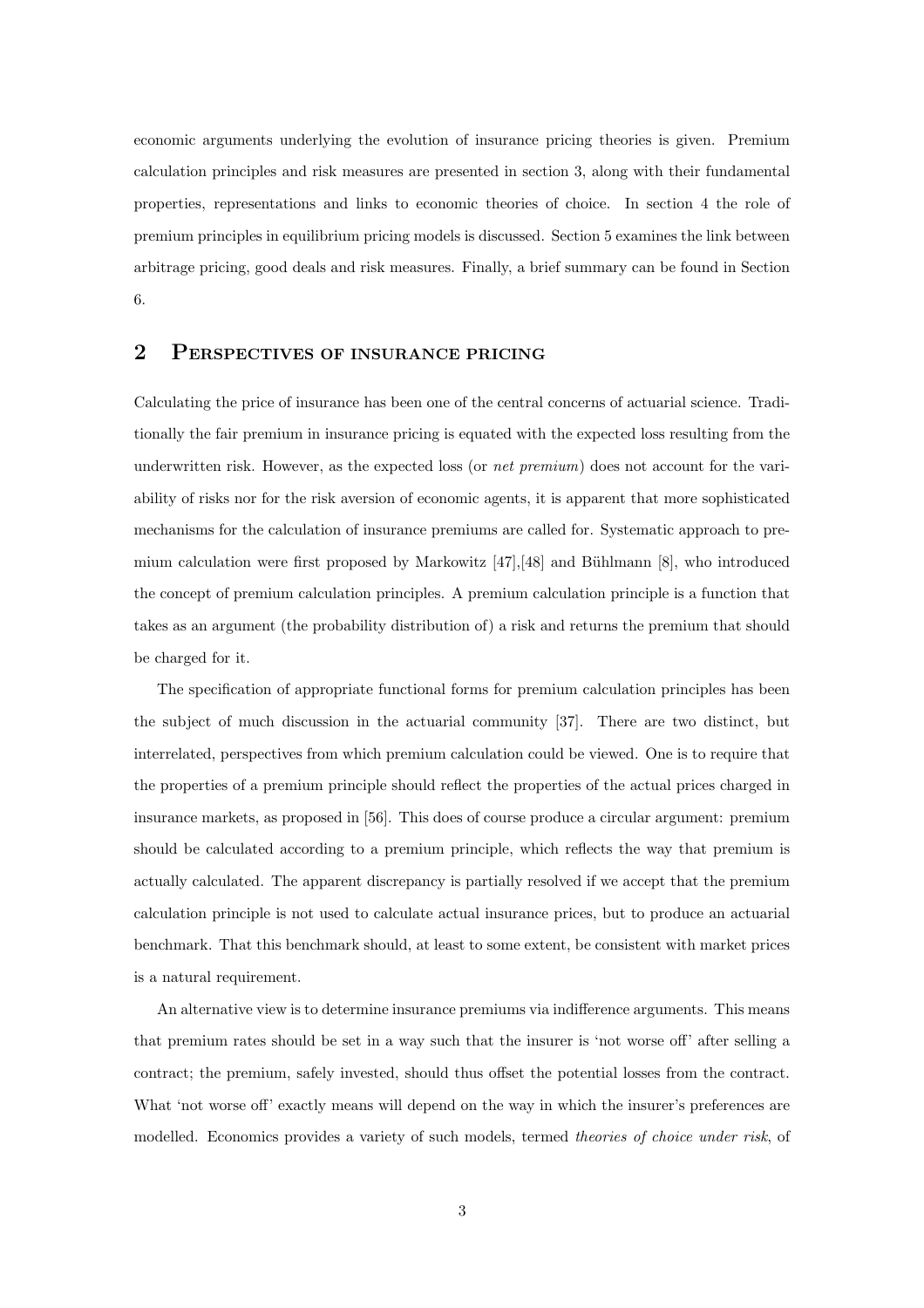which von Neumann and Morgenstern's [55] expected utility theory is the most commonly used. Different theories of choice induce different premium principles with alternative sets of properties; this topic is extensively discussed in [54]. <sup>1</sup>

The interpretation of premium as capital used to offset potential insurance losses invites an interpretation of premium calculation principles as risk measures. Risk measures are defined as functions giving the amount of capital that the holder of a risky position should prudently invest so that he is allowed (e.g. by a regulator) to proceed with his investment plans [5]. Insofar, the parallel between premium principles and risk measures reflects the relationship between pricing and capital allocation by an insurance company.

A notable absentee in the preceding discussion is the market in which insurance risks are traded. Premium principles in general depend on the probability distribution of the risk that is to be priced. Moreover, it is sometimes required that the premium depends only on the probability distribution of the underlying risk [56]. However, the concept of determining insurance prices in isolation of the market in which the insurance is traded is unrealistic; insurance prices, like much else, are determined by supply and demand. The economics of insurance and financial markets provide us with the tools for calculating insurance premiums, as well as a framework in which to associate premium principles, risk measures and market conditions. Equilibrium asset pricing models are based on the premise that each market participant decides on an investment (which in the case of an insurer will correspond to both underwriting policy and asset allocation) that is optimal with respect to its preferences. Market prices are then determined by the condition that the market clears, that is, every risk is finally either ceded or retained. An individual insurer's investment decision, which is treated as a preference maximization problem, can equivalently be treated as a risk minimization problem. Here risk is defined via the risk measure derived from the theory of choice used to model the insurer's preferences.

Thus equilibrium asset pricing models provide a powerful framework in which we can examine the relationship between premium rates and risk measures in a market setting. It is then fair to ask whether the properties of equilibrium prices actually conform with those of observed prices in insurance markets. The answer given to that question has in general to be a negative one. An important discrepancy is that in equilibrium models asset and liability prices are defined as being linear functions, while it is widely accepted that insurance prices are non-linear [56]. The

<sup>&</sup>lt;sup>1</sup>It is worth noting that premium calculation principles are not only monetary quantifiers of risk, but through their association with theories of choice also provide an ordering of risks. A key reference on ordering of risk is Kaas et al. [45], while Dhaene and Goovaerts [28] associate stochastic orderings of risk to dependence structures.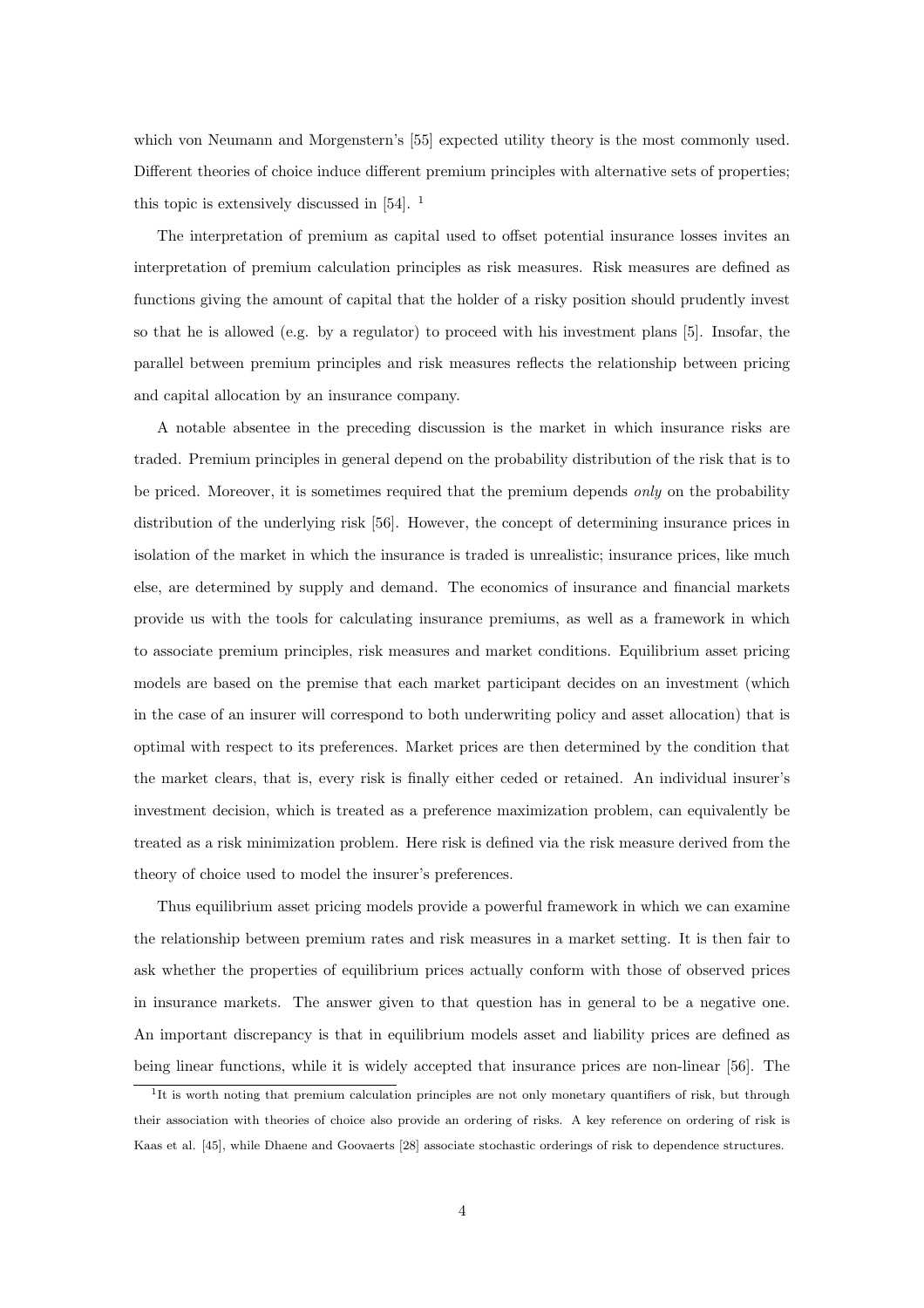inconsistency between actual and theoretical insurance prices is generally attributed to market imperfections. One such imperfection can be due to the fact that not every potentially desirable underwriting/investment portfolio is attainable by trading in the market. Another is the presence of transaction costs, which de facto render prices non-linear [16].

An alternative approach to premium calculation relies on trying to harness the potential of financial economics, specifically arbitrage pricing theory. Such an approach moves the focus from the action of individual decision makers (and the effect of those actions on market prices) to sets of price systems that could possibly exist in a market. Such market prices are characterized by the no-arbitrage condition, which postulates that prices should not create opportunities for making sure trading gains at zero price. In perfect (complete) markets there is only one price system that satisfies the no-arbitrage property; in imperfect markets there will be many (e.g. [29]). Although each of these price systems will be linear, the presence of several of them induces bounds for insurance prices and prices evaluated at these bounds will not be linear. Making these bounds sharper and thus more realistic goes through the concept of 'good deals', which are trading positions generally accepted as worth taking without necessarily being arbitrage opportunities [18]. In defining a 'good deal' one imposes more structure on market prices than the one implied by no arbitrage. This additional structure can be provided by considering risk preferences, potentially modelled by an actuarial premium principle.

## 3 PREMIUM CALCULATION PRINCIPLES

## 3.1 Premium principles and risk measures

Let  $\mathcal X$  be a set of random variables, with elements of  $\mathcal X$  standing for insurance risks. Whenever  $X \in \mathcal{X}$  is positive it will be considered to represent a loss. We assume that insurers calculate premia based solely on the distribution of future claims and that premia are subsequently invested with zero interest. The mechanism for calculating insurance prices is given by a premium calculation principle:

**Definition 1.** A premium calculation principle is defined as a function  $\pi : \mathcal{X} \mapsto \mathbb{R}$ ,  $\pi(X)$  representing the price (premium) that an insurer would charge for insuring risk  $X$ .

Given that premiums are invested in order to pay for future claims, the choice of  $\pi$  by an insurer represents its risk preferences and is also likely to reflect some stability criterion such as the probability of ruin [8].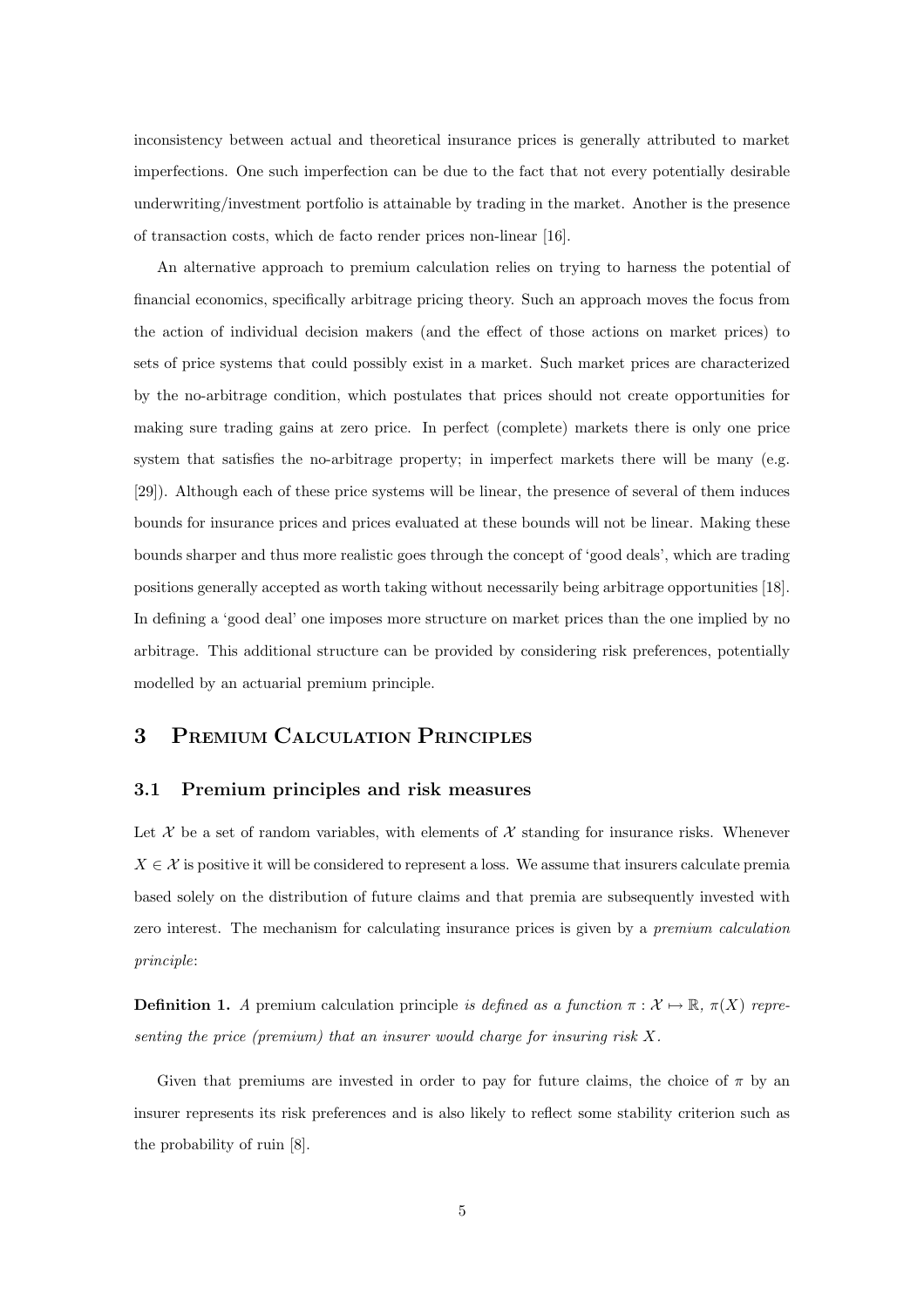Risk measures are mathematical constructs in many ways similar to premium principles, even though they have a different interpretation (e.g. [5]).

**Definition 2.** A risk measure is defined as a function  $\rho : \mathcal{X} \to \mathbb{R}$ ,  $\rho(X)$  representing the amount of capital that the holder of risk  $X$  should add to its position and safely invest in order to satisfy a regulator.

A risk measure, as defined above, reflects the preferences of a regulator rather than those of an individual agent. The requirement that an insurer holds capital equal to its risk measure reflects the constraints imposed on economic agents by regulation. The acceptability of risky portfolios can then be formulated, similarly to [5], by a requirement that measure of risk plus regulatory capital is non-positive, e.g.  $\rho(X - \rho(X)) \leq 0$ . We note here that the definition of the acceptability of risks is not contingent on the presence of a regulator; the constraint  $\rho(X - \rho(X)) \leq 0$  can be effectively imposed by entities such as rating agencies or the risk management team of the holder (e.g. insurance company) itself.

If  $X$  is an insurance liability, then in the simplified insurance pricing framework discussed here the amount of capital  $\rho(X)$  is raised from the insurer's premium income, that is,  $\pi(X) = \rho(X)$ . This produces a conceptual link between risk measures and premium calculation principles; in this section we will actually consider them as being essentially identical constructs and will use the terms risk measure and premium principle interchangeably. Note, though, that in Sections 4 and 5, a risk measure and a price functional take very different meanings.

Note that the premium, as calculated by a premium calculation principle, is not being directly associated with market conditions and actual prices of traded liabilities. One way of dealing with this apparent discrepancy is to differentiate between the *actuarial premium*, which is given by a premium calculation principle, and the underwriting premium, which is the actual price of insurance. The actuarial premium can then be considered as a benchmark that the underwriter should consult. It is reasonable to require that the actuarial and underwriting price should agree on aggregate, i.e. across portfolios and accounting years, with the insurer's investment income also being taken into account.

Even though a premium calculation principle essentially gives a benchmark price for an insured risk, it is a matter of consistency to require that it satisfies a set of properties similar to those of actual prices prevailing in insurance markets. Such constructions of premium calculation principles (and associated risk measures) are discussed in the following section (3.2) and functional representations of premium principles are discussed in section 3.3. Additionally, the premium principle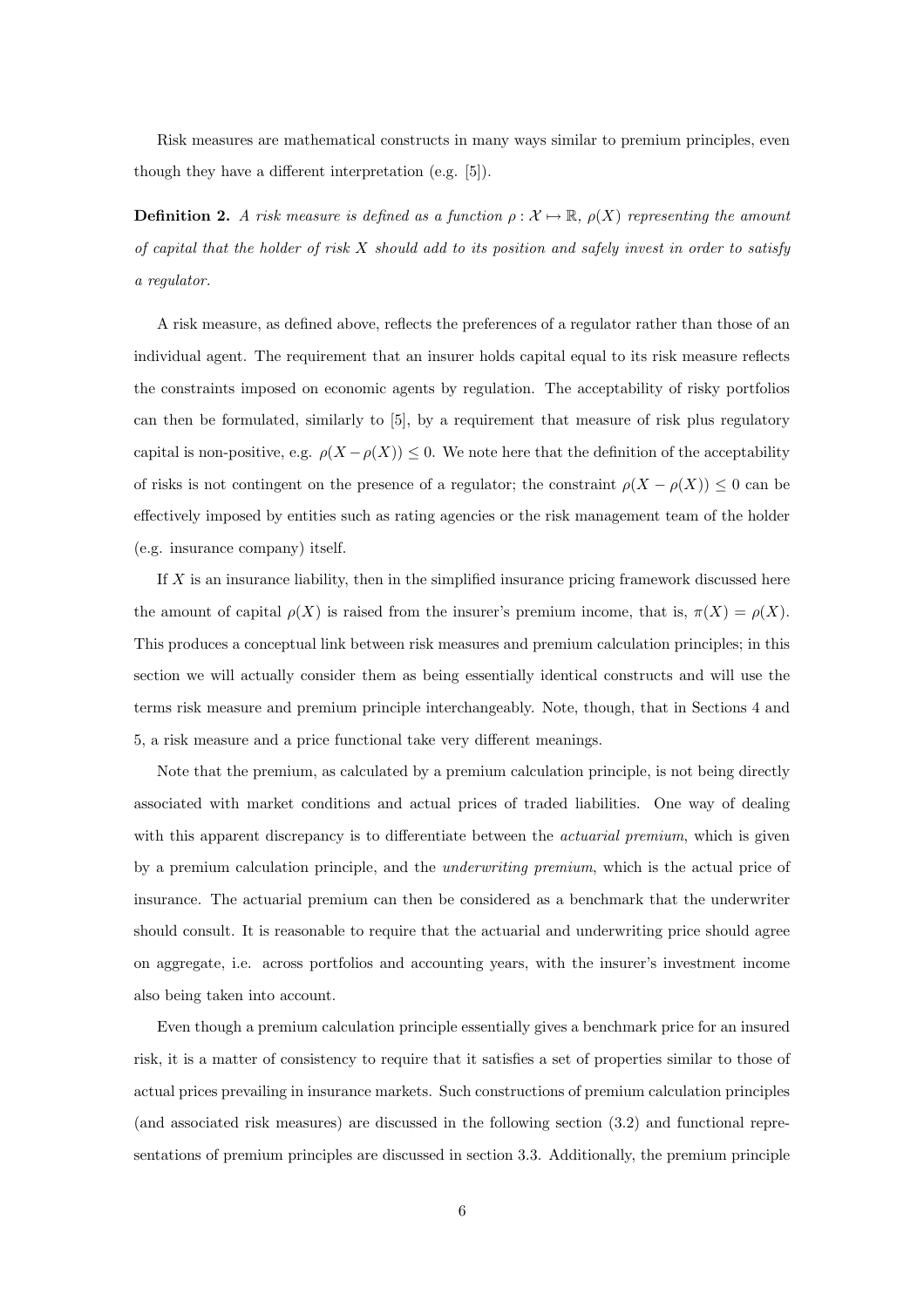should be consistent with the insurer's risk preferences, i.e. with the way that it quantifies and compares risks. Premium principles derived on such a premise are presented in section 3.4.

## 3.2 Properties of premium principles

In this section we present two alternative axiomatizations of premium calculation principles and, consequently, risk measures. The properties that one requires premium principles to satisfy should thus make sense both from a pricing and a capital allocation perspective.

An important issue is how to deal with portfolios of dependent risks. Thus, before we proceed with discussing properties of premium principles and risk measures, we briefly present some notions of dependence between risks. [44] is a textbook on dependencies between random variables, while [60] and [31] provide interesting discussions on the relationship between risk measures and dependence structures.

A useful characterization of positive dependence is positive quadrant dependence (PQD). Two risks  $X$ ,  $Y$  are PQD whenever:

$$
\mathbb{P}(X \le x \text{ and } Y \le y) \ge \mathbb{P}(X \le x)\mathbb{P}(Y \le y), \ \forall x, y \in \mathbb{R}.
$$

Essentially two risks being PQD means that their probability of assuming low (or high) values simultaneously is higher than it would be, were they independent. The negative analogue of PQD is negative quadrant dependence (NQD):

$$
\mathbb{P}(X \le x \text{ and } Y \le y) \le \mathbb{P}(X \le x)\mathbb{P}(Y \le y), \ \forall x, y \in \mathbb{R}.
$$

Finally, comonotonicity is defined as the strongest possible form of positive dependence. Two random variables  $X$ ,  $Y$  are called comonotonic if there is a random variable  $U$  and non-decreasing functions  $q, h$  such that:

$$
X = g(U), Y = h(U).
$$

A popular characterization of premium principles and risk measures stems from the requirement that they satisfy the following set of five properties [23], [56]:

Monotonicity: If  $X \leq Y$ , then  $\pi(X) \leq \pi(Y)$ .

**Translation Invariance:** If  $a \in \mathbb{R}$  then  $\pi(X + a) = \pi(X) + a$ .

**Positive Homogeneity:** If  $a \in \mathbb{R}_+$  then  $\pi(aX) = a\pi(X)$ .

Subadditivity:  $\pi(X + Y) \leq \pi(X) + \pi(Y)$ .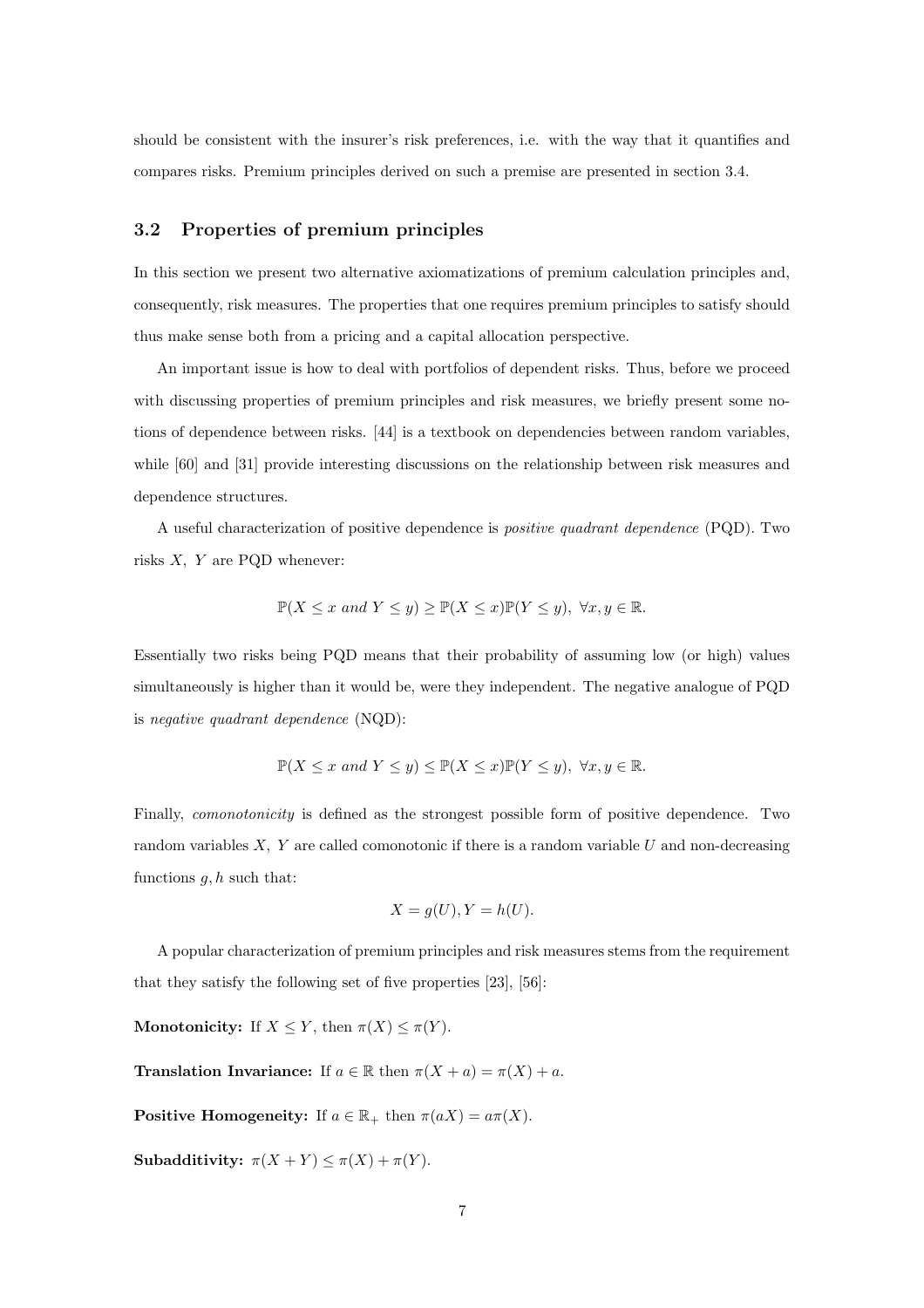## **Comonotonic Additivity:** If X, Y are comonotonic then  $\pi(X + Y) = \pi(X) + \pi(Y)$ .

Monotonicity implies that liabilities that always yield higher losses should always be insured at a higher price. Translation invariance formalizes the requirement that an increase of the insured risk by a constant amount should induce an equal increase in premium. Positive homogeneity suggests that the premium principle is sensitive only to the composition of portfolios of liabilities and not to their size. Subadditivity has the consequence that the pooling of liabilities always produces diversification benefits and that there should thus be no incentive for the splitting of portfolios. From a pricing perspective, subadditivity can also be seen as representing frictional costs, when risks are traded in imperfect markets. It is in fact widely accepted that prices in imperfect markets are subadditive (e.g. [16], [56]). Finally, comonotonic additivity implies that no diversification takes place when pooled risks are totally positively dependent. Note that the first four properties define what Artzner et al. [5] call a coherent measure of risk.

The above axiomatization of premium principles and risk measures has not been without its detractors [37], with the positive homogeneity and subadditivity properties being generally issues of contention. The insensitivity of the risk measure to the scale of potential losses, manifested by positive homogeneity, implies insensitivity to liquidity risk, that is, to the risk that potential losses are so high that the liability holder cannot raise the capital to pay for them. From an insurance pricing perspective this concern is reflected in capacity constraints; in practice a (re)insurer will be weary of underwriting a treaty providing infinite coverage above a deductible.

On the other hand, subadditivity disregards the risk of aggregating many dependent positions, for example insurance contracts contingent on the same event. Also the requirement that portfolios should never be split seems unrealistic. Buying excess-of-loss reinsurance, provides exactly such a splitting, providing limits up to which losses from each portfolio will draw upon the aggregate resources of an insurer.

Reflecting these concerns an alternative axiomatization of premium principles is proposed by [38]:

Monotonicity: If  $X \leq Y$ , then  $\pi(X) \leq \pi(Y)$ .

**Translation Invariance:** If  $a \in \mathbb{R}$  then  $\pi(X + a) = \pi(X) + a$ .

Subadditivity for NQD risks: If X, Y are negative quadrant dependent,  $\pi(X+Y) \leq \pi(X)$  +  $\pi(Y)$ .

Additivity for independent risks: If X, Y are independent,  $\pi(X + Y) = \pi(X) + \pi(Y)$ .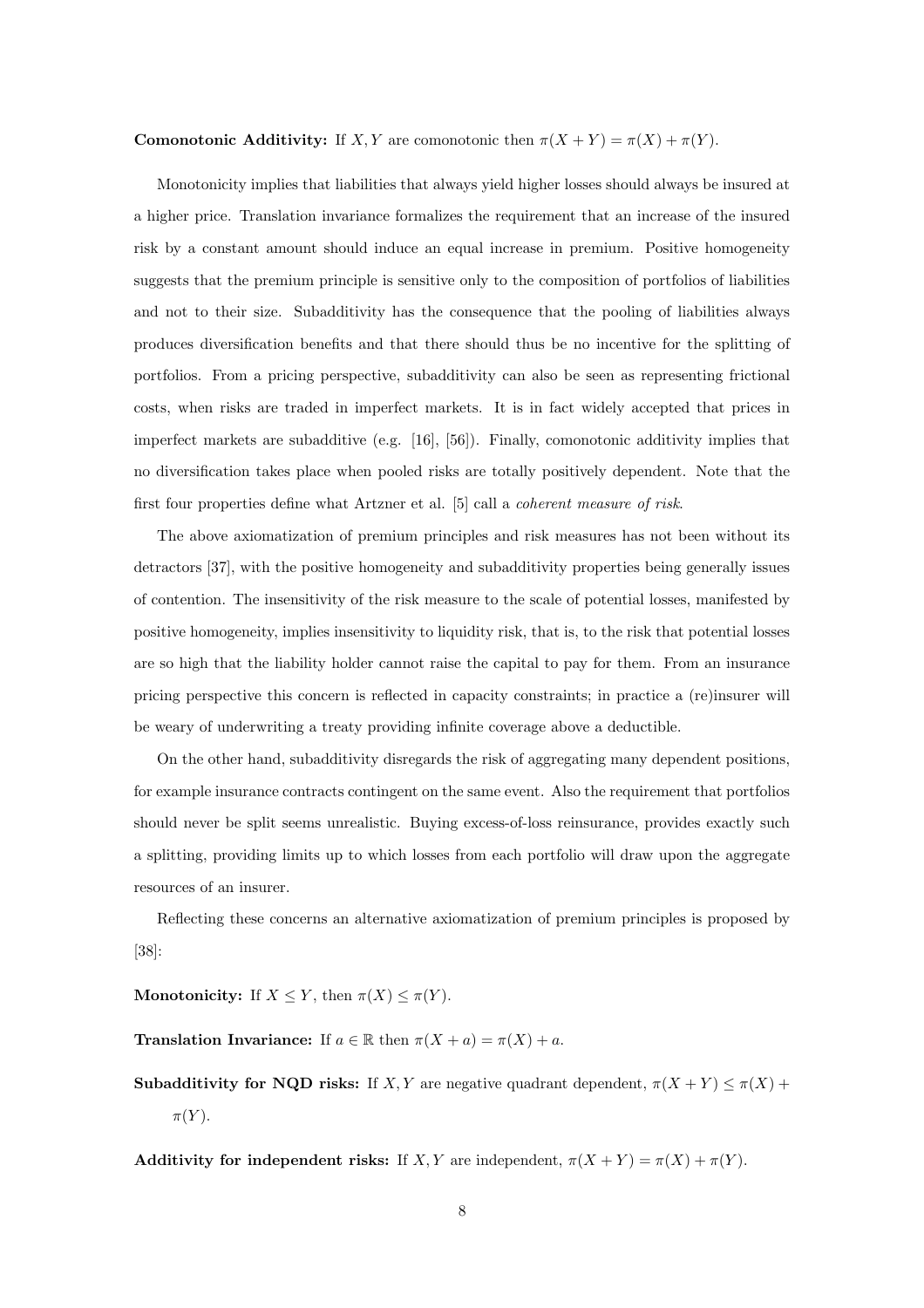## **Superadditivity for PQD risks:** If X, Y are positive quadrant dependent,  $\pi(X+Y) \geq \pi(X)$ +  $\pi(Y)$ .

The above axiomatization acknowledges diversification only in the case of negatively dependent risks. It is also a direct consequence that a premium principle satisfying these properties will not be positively homogenous and thus be sensitive to portfolio size.

It can be argued that this second set of properties is too strict in its penalization of liquidity and aggregation risk. Especially if exposures are relatively small, liquidity and aggregation risk become less of an issue. It could thus be said that a satisfactory set of properties should lie somewhere in between the two extremes presented above. A weaker set of axioms has been proposed by Föllmer and Schied [32], [33], in their definition of convex measures of risk. From an insurance perspective, a class of (convex) risk measures were defined in [54], which are subadditive and positively homogenous for small portfolios, while becoming superlinear for larger ones.

It is furthermore noted that more general objections have been formulated regarding axiomatic approaches to premium calculation and risk measures. It has been argued by Goovaerts et al. [38] that the properties of risk measures should not be postulated in an abstract way, but rather depend on the specific problem studied. Characteristically, it is possible that a set of properties is assumed with regard to the risk measure used for determining the aggregate capital held by an insurance company, while a totally different approach is used in order to allocate this amount of capital to different portfolios. The latter could, for example, consist of minimisation of residual risk exposure (see [46] and [39] for such an approach), which yields portfolios' Risk Based Capital requirements.

An additional point where axiomatic approaches can be misleading is their treatment of the dependence between risks. Although in the last axiomatization presented (i.e. with additivity for independent risks) the dependence between risks is to some extent taken into account, the interrelationship between dependence and diversification is a much more complicate issue, which is not necessarily captured by a set of axioms. In [28] it is shown that portfolios of risks which are characterised by a higher dependence between their constituents (as reflected by the correlation order on sets of random vectors with fixed marginals) are also riskier in the stop-loss order sense. Therefore one should require that the properties of risk measures also include preservation of stoploss order (the distortion and exponential principles defined in subsequent sections do satisfy this property).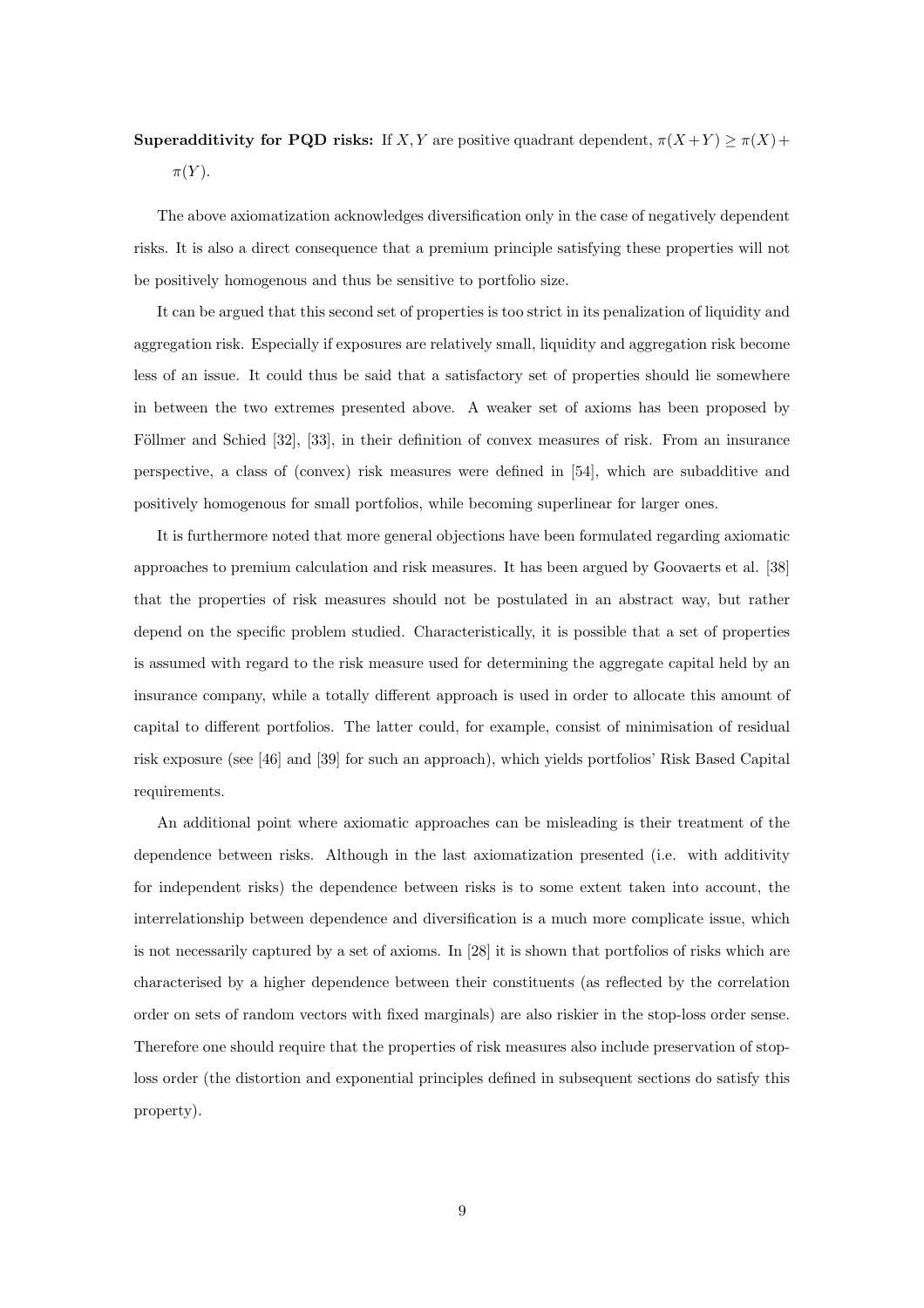#### 3.3 Representations of premium principles

For practical purposes, it is necessary to derive specific functional forms for premium principles that satisfy a set of axioms such as the ones defined in the previous section.

We start with the first axiomatization of premium principles that we presented. Let  $\mathbb P$  be the actuarial probability measure. Then it is shown ([23], [56]) that (subject to a technical condition) any premium principle satisfying monotonicity, translation invariance, positive homogeneity, subadditivity and comonotonic additivity can be represented by:

$$
\pi(X) = \int_{-\infty}^{0} (g(\mathbb{P}(X > x)) - 1)dx + \int_{0}^{\infty} g(\mathbb{P}(X > x))dx,
$$
\n(1)

where g is an increasing and concave function such that  $g(0) = 0$  and  $g(1) = 1$ . The function g is called a distortion function, as it distorts the risk's probability distribution assigning a higher probability to unfavorable events. Correspondingly, the above premium principle is called a distortion premium principle. Thus, the distortion premium principle is essentially the expected loss of the liability, calculated under a transformed probability distribution. Note that in expression (1) we take into account the case of  $X < 0$ , representing the possibility of gains. If we are concerned with pure liabilities, i.e.  $X \geq 0$  a.s., then the first term in (1) vanishes.

An alternative representation goes through the definition of sets of probability measures. In [5] it is shown that any coherent measure of risk can be written as:

$$
\pi(X) = \sup_{\mathbb{Q} \in \mathcal{Q}} E_{\mathbb{Q}}[X]. \tag{2}
$$

Thus, premium is calculated as the maximal expected loss over a set of alternative probability measures  $\mathbb{Q} \in \mathcal{Q}$ . This is essentially a way of stress testing, where event scenarios are replaced by scenarios of probability distributions, termed generalized scenarios [5]. When comonotonic additivity is also satisfied, that is, we are dealing with a distortion principle, the set of generalized scenarios is characterized by [24]:

$$
\mathcal{Q} = \{ \mathbb{Q} : \mathbb{Q}(A) \le g(\mathbb{P}(A)), \forall A \in 2^{\Omega} \}
$$
\n
$$
(3)
$$

Turning now our attention to the second set of axioms presented in the previous section, we consider premium principles satisfying monotonicity, translation invariance, subadditivity for NQD risks, additivity for independent risks and superadditivity for PQD ones. Such premium principles can be represented by [38]:

$$
\pi(X) = \frac{1}{a} \ln E[e^{aX}],\tag{4}
$$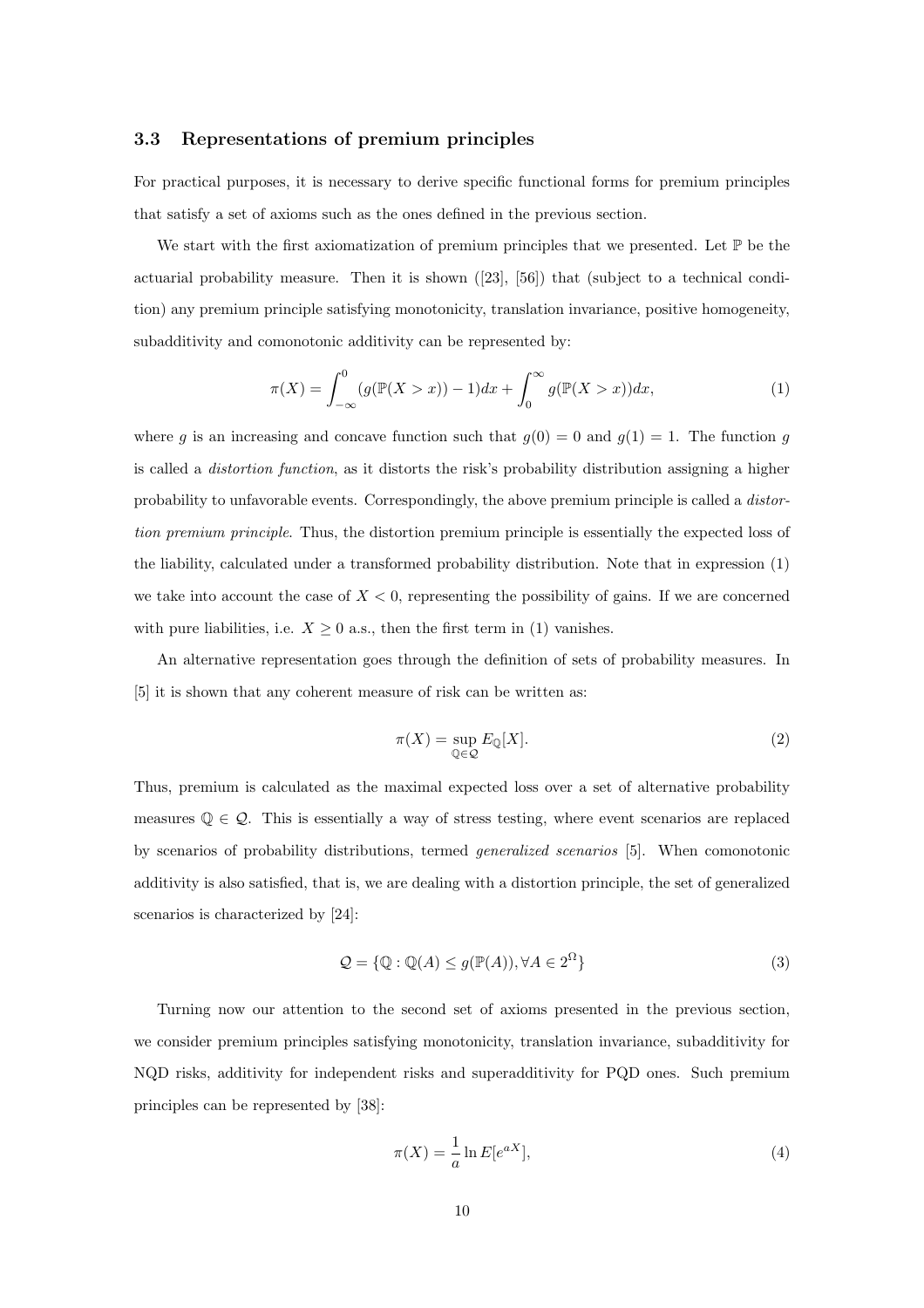where a is a non-negative number and it is understood that for  $a = 0$  the premium principle reduces to  $\pi(X) = E[X]$ . Equation (4) defines the *exponential premium principle*, which is wellestablished in the actuarial literature and has an additional interpretation as a mechanism for bounding the insurer's probability of ruin ([34], [11]).

#### 3.4 Premium principles derived from preferences

In this section we present an economic justification for the previously defined premium principles. Consider an insurer's preferences being characterized by a preference operator, V , such that  $V(X) \geq V(Y)$  means that risk X is preferable to Y. Thus, preference operators provide an ordering of risks. As premium principles essentially perform the same service, it is desirable to link the two.

Premium principles can be derived from indifference arguments, as first demonstrated by Bühlmann [8]. Consider an insurer with initial surplus (cash) w, who insures a liability X. The premium  $\pi(X)$  that the insurer will charge, should be the amount for which it is indifferent to the insurer whether to go ahead with the contract or not. Such indifference can be formalized by requiring that evaluations of the preference functional before and after the contract yield the same result:

$$
V(w) = V(w - X + \pi(X))
$$
\n<sup>(5)</sup>

The premium  $\pi(X)$  can then be obtained as a solution to the above equation.

The best-known preference operator is expected utility, as defined in [55]:

$$
V(X) = E[u(X)],\tag{6}
$$

where  $u$  is an increasing and (for a risk averse agent) concave function. The equation  $(5)$  can then be re-written as

$$
u(w) = E[u(w - X + \pi(X))]
$$
\n<sup>(7)</sup>

and its solution,  $\pi(X)$  is called the *principle of equivalent utility*. Note that when the utility function is of exponential type,

$$
u(x) = \begin{cases} \frac{1}{a}(1 - e^{-ax}), & a > 0\\ x, & a = 0 \end{cases}
$$
 (8)

the exponential premium principle (4) is recovered.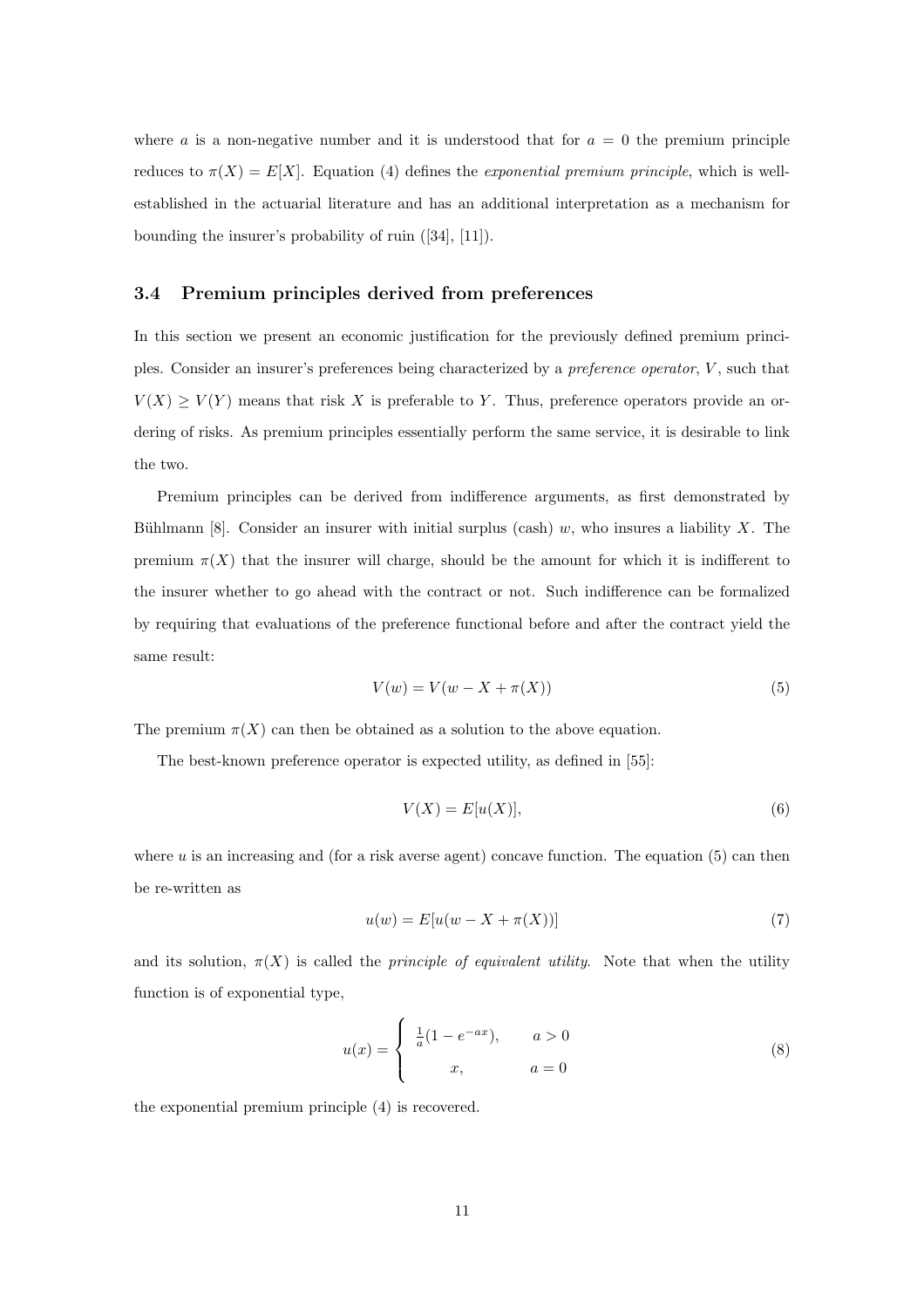An alternative characterization of preferences is Yaari's [61] dual theory of choice under risk, which proposes the following preference operator:

$$
V(X) = \int_{-\infty}^{0} (h(\mathbb{P}(X > x)) - 1)dx + \int_{0}^{\infty} h(\mathbb{P}(X > x))dx,
$$
 (9)

where h is an increasing and (for a risk averse agent) convex function with  $h(0) = 0$  and  $h(1) = 1$ . It is easy to show that, using this preference functional, the solution of (5) is the distortion premium principle (1) with  $g(s) = 1 - h(1 - s)$ .

The relationship between premium principles and economic models of preferences has been dealt with in detail in [54], where the authors also proposed a premium principle based on rankdependent utility theory, which combines both expected utility and probability distortion functions.

#### 3.5 Discussion

Premium principles and risk measures provide a sophisticated theory of premium calculation. However, two important criticisms of the use of the axiomatic approach to premium calculation presented here can be formulated.

One criticism is that pricing by a (re)insurer of each contract with a premium calculation principle does not acknowledge the diversification that holding different portfolios of liabilities implies. Indeed, regardless of whether a sub- or super-additive risk measure is used, the aggregate risk to the insurer will be different than the sum of its parts. It is not unreasonable to require that contracts which, by some measure, contribute to the diversification of the insurer's portfolio should be insured at lower (and thus more competitive) prices than contracts which do not produce diversification benefits.

A way of countering this deficiency is to advocate a 'top-down' approach to premium calculation [11]. This would mean that a premium calculation principle is used to calculate the aggregate premium that the insurer requires in order to be able to meet its liabilities. This aggregate premium is then broken down by a linear rule in order to calculate prices for individual policies.

The 'top-down' approach to pricing bears a formal as well as economic relationship to the capital allocation exercise performed by insurance companies. First the aggregate capital that the company should hold is calculated, by applying a risk measure on the aggregate risk, and is thereafter allocated to the different portfolios of risks. The use of concepts from cooperative game theory for determining a capital allocation mechanism was proposed in [22], while in [52] explicit capital allocation formulae in the case of distortion principles are obtained and the links between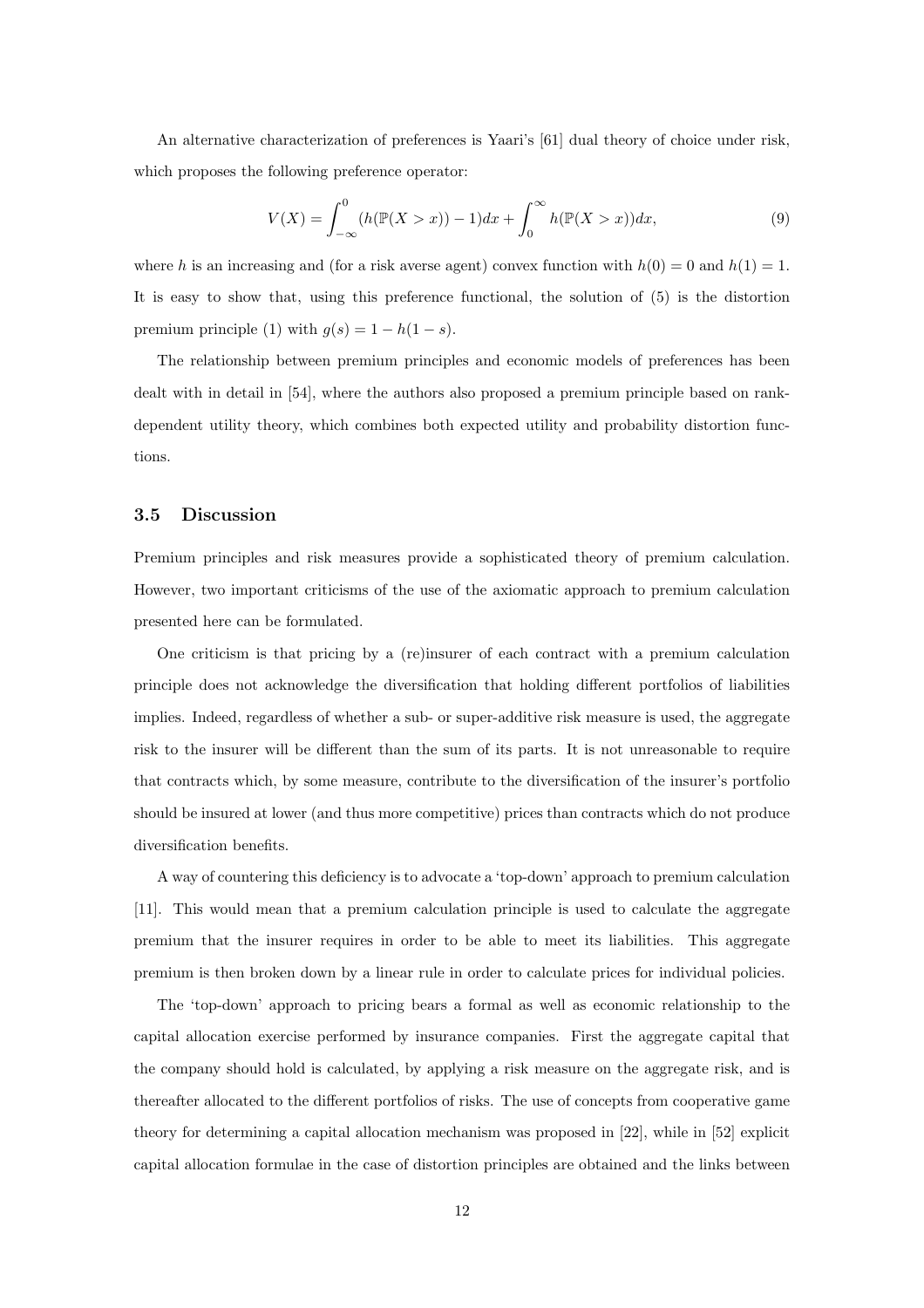capital allocation and the pricing of pooled liabilities are discussed. An alternative approach to the allocation economic capital within a financial conglomerate is given by [46] and [39], who determine capital allocations by minimising the residual risk exposure of individual portfolios. In this capital allocation method, the aggregate amount of capital that the conglomerate has to hold is determined by a different risk measure than the one that is used for evaluating residual risk. The approach furthermore shows that imposing axiomatic requirements on the allocation mechanism (such as subadditivity) can lead to serious pitfalls.

A second, and possibly more important, criticism arises from the axiomatic view of premium calculation presented in this section, which seeks to emulate the properties of market prices, while not taking into account the conditions prevailing in the market where (insurance) risks are traded. This inconsistency creates an obvious paradox: premium calculation principles produce 'market' prices, while ignoring the presence of the market. A way of addressing this problem is to embed the premium principles in the decision making process that forms part of an economic market model. That approach is presented in the next section.

## 4 RISK MEASURES IN EQUILIBRIUM MODELS

### 4.1 Equilibrium asset pricing models

One of the fundamental weaknesses of the pricing models described in the previous section is that they disregard the presence of a market where risks are traded. Market prices are determined through the interactions of market participants, that is, primary insurers, reinsures and policyholders. Such interactions can be modelled using the theory of competitive equilibrium, whereon a range of asset and insurance pricing models are based (for reviews see [19], [35] and [4]). These models are often highly stylized versions of reality, but provide useful insight. For that reason they have proved popular both with academics and practitioners, with the Capital Asset Pricing Model (CAPM) being a leading example (for an excellent review of the application of the CAPM to insurance pricing see [19]).

Equilibrium asset pricing models are derived on a number of premises. It is assumed that each market participant, or 'agent', decides on its exposure to sources of risk by maximising its preference functional under a budget constraint. Market prices are given by a linear functional and equilibrium is achieved when all agents maximize their preferences and the market clears. In a (re)insurance context such models have been studied extensively in [7], [9], [10], [3].

Preference maximization has often been associated with risk minimization, as in the CAPM's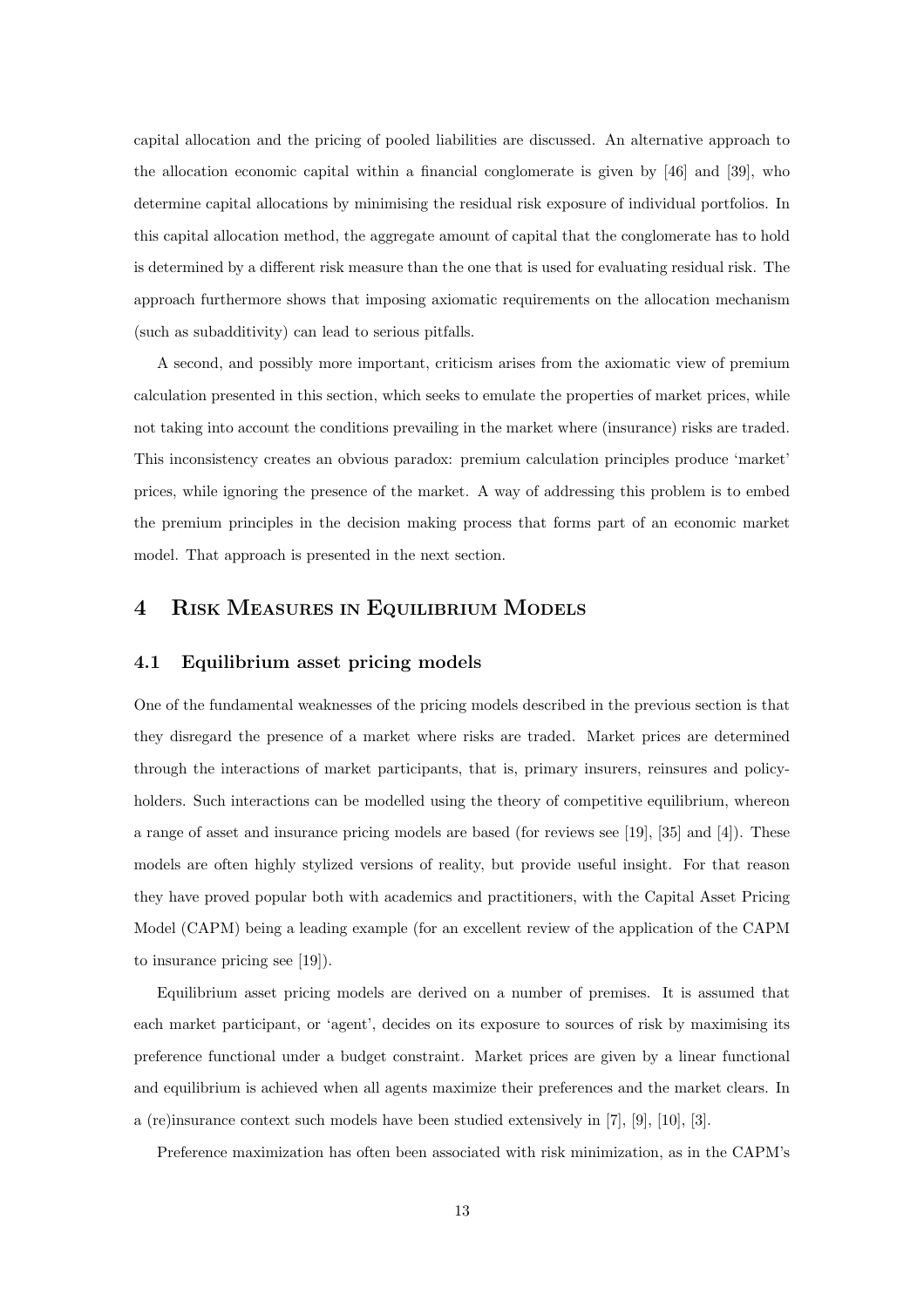'risk vs return' arguments. Recall that in section 3.4 it was shown how the modelling of risk preferences can be associated with the definition of risk measures such as the well-known exponential and distortion premium principles. In this section we revisit the equilibrium insurance pricing models [9] and [53] and reformulate them from such a perspective.

#### 4.2 Equilibrium models with risk measures

Let an insurance market consist of a finite number N of agents, each exposed to a liability  $X_i \in \mathcal{X}$ and holding cash (surplus)  $w_i > 0$ , for  $i = 1, ..., N$ . Market prices are given by a function  $\pi$ , which is linear, i.e.  $\pi(a + bX) = a + b\pi(X)$ ,  $\forall X \in \mathcal{X}$ ,  $a, b \in \mathbb{R}$ . Furthermore, the *i*th agent's preferences are characterized by a preference functional  $V_i$  such as the ones discussed in section 3.4. Let  $\rho_i$  be the risk measure defined by the indifference argument  $V_i(w) = V_i(w - X + \rho_i(X))$ ,  $X \in \mathcal{X}$ . We note that the risk measure is in this context not anymore equivalent to a premium principle. The definition of a risk measure via indifference arguments reflects the preferences of either a regulator or the agent himself, depending on the market setting (if the risk measure is defined by a regulator, it is not specific to each agent and the subscript i can be dropped from  $\rho$ ).

The agents trade their risks in the insurance market. After trading, each will hold a liability  $Y_i$ , which includes cash.  $Y_i$  can be any, possibly non-linear, function of  $X_1, \ldots, X_N$ . We define the aggregate risk in the market as  $Z = \sum_i X_i$ . It is required that the market clears, that is, the aggregate liabilities after trading equal the aggregate liabilities before the exchange minus the aggregate insurers' surplus  $w_i$ :

$$
\sum_{i} Y_i = \sum_{i} X_i - \sum_{i} w_i = Z - \sum_{i} w_i \tag{10}
$$

Each agent decides on the level of its liabilities after trading, or *risk allocation*,  $Y_i$ , by solving the optimization problem:

$$
\max_{Y_i} V_i(-Y_i), \quad \text{such that} \quad \pi(X_i) \le w_i + \pi(Y_i) \tag{11}
$$

The objective function  $V_i(-Y_i)$  quantifies the *i*th agent's preferences after trading (the minus sign is due to the fact that  $Y_i$  is considered to be a liability).  $\pi(Y_i)$  is interpreted as the premium that the agent receives for (re)insuring liability  $Y_i$ , while the  $\pi(X_i)$  is the premium that it pays for (re)insuring its initial liability  $X_i$ . Thus the constraint in (11) means that the agent cannot pay for reinsurance more than its initial capital plus its premium income.

A related equilibrium problem is the following:

$$
\min_{Y_i} \rho_i(Y_i), \quad \text{such that} \quad \pi(X_i) \le w_i + \pi(Y_i) \tag{12}
$$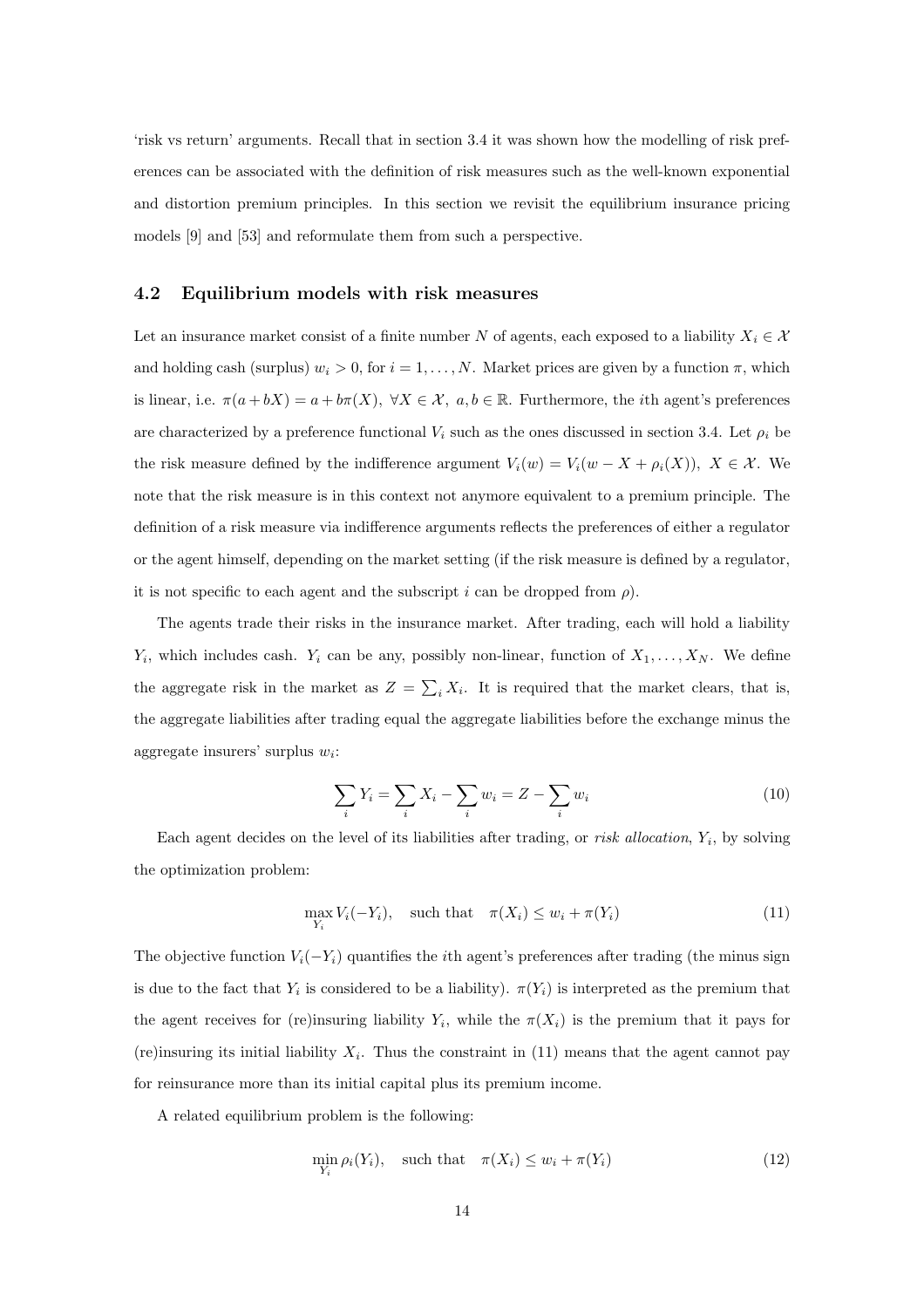If the risk measures are defined via indifference arguments of the type  $V_i(w) = V_i(w - X + \rho_i(X)),$ and in the case that the preference functional corresponds to either an exponential utility (8) or to Yaari's dual theory of choice under risk (9), the optimisation programs (11) and (12) are in fact equivalent. <sup>2</sup> Thus each agent's preference maximization problem can actually be rephrased as a risk minimization problem.

In the context of regulated insurance markets, where a common risk measure  $\rho$  is imposed on all agents, an alternative formulation of agents' optimisation problems is:

$$
\max_{Y_i} \pi(Y_i), \quad \text{such that} \quad \rho(Y_i) \le w_i - \pi(X_i) \tag{13}
$$

The agent makes investment decisions with the aim of maximising premium income, while the risk measure now enters as a regulatory constraint on the risk that the insurer is allowed to retain after trading. Specifically, in order to be acceptable, the agent's risk after trading should not exceed the capital that it holds, that is, the initial surplus minus reinsurance expenditure. Even though optimisation problem (13) is not equivalent to the two previous ones, it has been shown that, for the distortion risk measures discussed here, it yields the same equilibrium prices [53].

#### 4.3 Equilibrium with the exponential premium principle

Let the preference functional be given by an exponential expected utility, that is, for each agent:

$$
V_i(X) = E\left[\frac{1}{a_i}(1 - e^{-a_i X})\right], \quad a_i > 0, \ X \in \mathcal{X}
$$
 (14)

The associated risk measure then is the exponential premium principle:

$$
\rho_i(X) = \frac{1}{a_i} \ln E[e^{a_i X}] \tag{15}
$$

Under these assumptions, Bühlmann [9], solved problem  $(11)$  (in extension, also solving  $(12)$ ) and, using the clearing condition (10), determined the form of the price functional  $\pi$  as:

$$
\pi(X) = \frac{E[Xe^{aZ}]}{E[e^{aZ}]},\tag{16}
$$

where  $Z = \sum_i X_i$  and  $a = (\sum_i \frac{1}{a_i})^{-1}$ . Note that equation (16) can again be considered as a premium calculation principle. However premium does not anymore depend only on the distribution of the underwritten risk, but also on the conditions prevailing in the insurance market as exemplified by the aggregate risk  $Z$  and the 'market risk aversion' coefficient  $a$ .

<sup>&</sup>lt;sup>2</sup>In the case of exponential utility, this follows from the observation that  $\rho_i(Y_i)$  is an increasing function of the quantity  $E[\exp^{a_i Y_i}]$  while  $V_i$  is an increasing function of  $E[-\exp^{a_i Y_i}]$ . In the case of the dual theory of choice, the equivalence follows directly from  $\rho(Y_i) = -V_i(-Y_i)$ .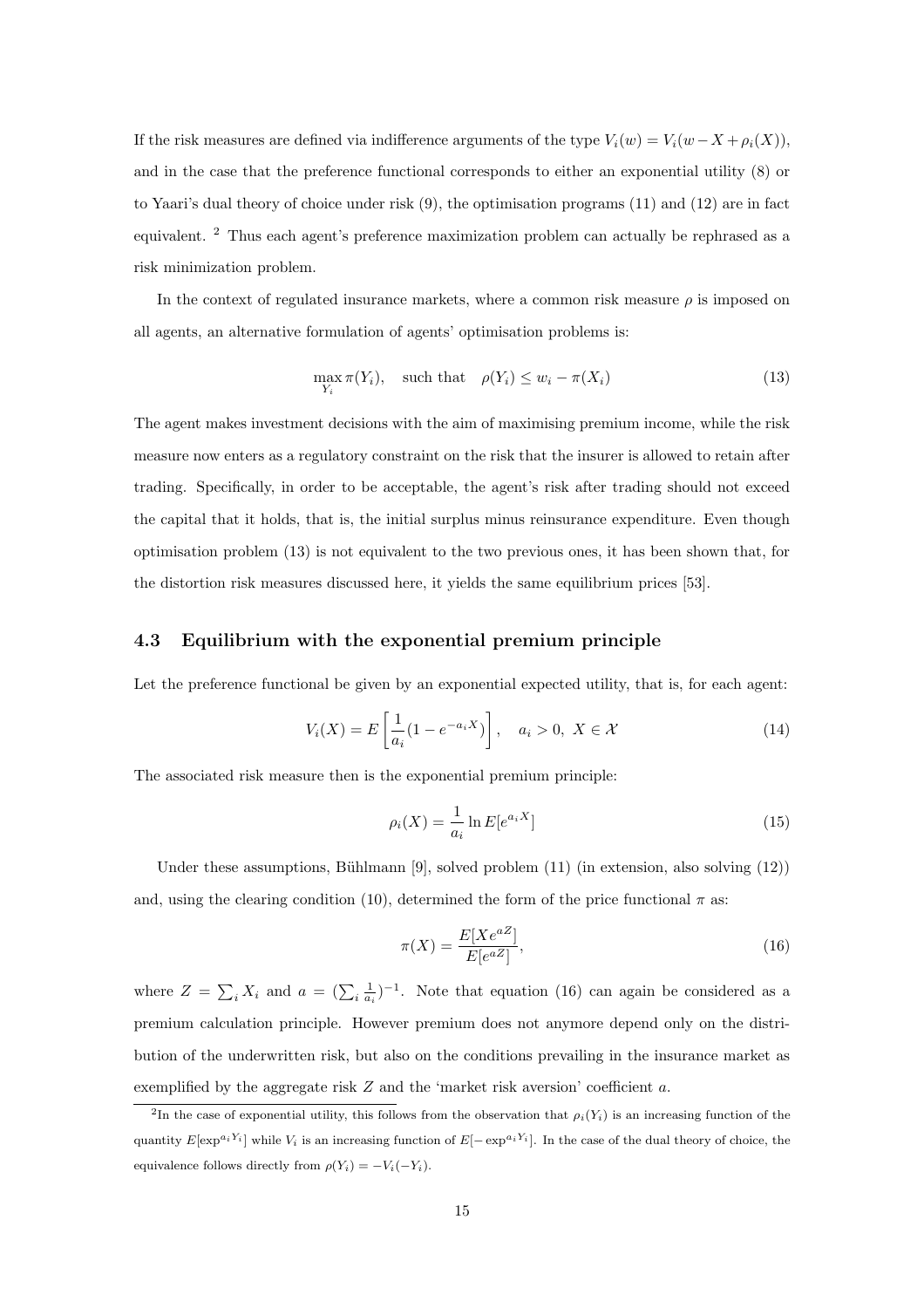Equation (16) defines the Esscher transform, which is a transformation of the probability distribution frequently used in actuarial mathematics. A dynamic version of the Esscher transform has been used in [36] for the pricing of financial derivatives.

The term  $\zeta = \frac{e^{aZ}}{E[e^{aZ}]}$  $\frac{e^{az}}{E[e^{az}]}$  is called a *price density*. We can rewrite the 'economic' premium principle (16) as:

$$
\pi(X) = E[\zeta X] = E[X] + Cov(X, \zeta)
$$
\n<sup>(17)</sup>

Thus, premium is calculated as expected loss (net premium) plus a risk loading, which increases whenever X and Z are highly correlated (observe that  $\zeta$  is increasing in Z). Thus the risk loading is high whenever the underwritten risk provides a bad hedge against market losses.

## 4.4 Equilibrium with the distortion premium principle

We now let the risk measure be a distortion premium principle, as in  $(1)$ . Furthermore we assume that the risk measure is imposed on market agents by a regulator and thus is the same for every one. The resulting equilibrium prices are given in [53]:

$$
\pi(X) = E[Xg'(1 - F_Z(Z))],\tag{18}
$$

where  $F_Z(z) = \mathbb{P}(Z \leq z)$  is the cumulative distribution function of the aggregate liabilities Z.

For the distortion function:

$$
g(s) = \frac{1 - e^{-as}}{1 - e^{-a}}, \quad a > 0,
$$
\n(19)

the price functional becomes:

$$
\pi(X) = \frac{E[Xe^{aF_Z(Z)}]}{E[e^{aF_Z(Z)}]}.
$$
\n(20)

One can observe the formal similarity between the prices as given by (16) and (20). The difference is that, while in the case of equilibrium with an exponential premium principle market prices depend on the scale of potential market losses, in the case of the distortion principle they depend on the random variable  $F_Z(Z)$  representing the rank of market losses in the set of possible outcomes.

## 4.5 Discussion

This section was motivated by the need to address the presence of market conditions in insurance premium calculation, a presence that is not accounted for in the theory of premium calculation principles. It is seen however from optimisation programs (12) and (13) that premium calculation principles are utilised in equilibrium pricing models, where they are respectively viewed as either objective functions for insurers' decision making problems or constraints on their exposure.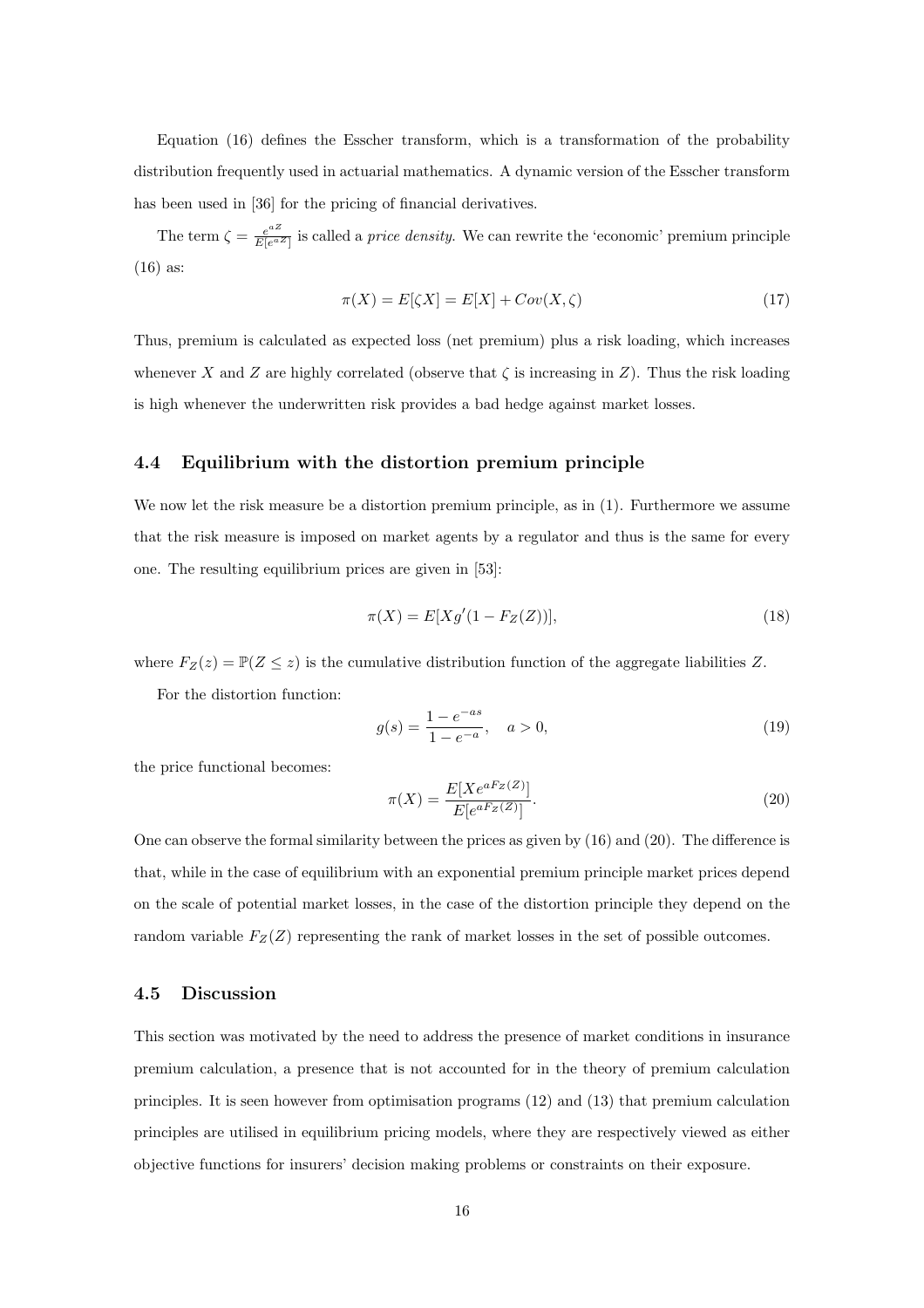An important difference in comparison to section 3 is that, in the equilibrium models presented, the premium principle is not only applied to individual insurance contracts, but to the aggregate risk carried by an insurer. This does bear some similarity with the 'top-down' premium calculation and capital allocation problems discussed in section 3.5. On the one hand, equilibrium models incorporating premium principles provide a way of determining a 'top-down' premium calculation approach. On the other hand, one might ask whether the capital allocation performed by an insurer is consistent with the way that its retained risks are priced in the market. [53] concluded that the capital allocation and equilibrium pricing approaches can be consistent, when insurers are well enough diversified, so that their portfolios are very similar to (i.e. increasing in) the market portfolio.

In sections 4.3 and 4.4 equilibrium models based on utility and distortion functions respectively were discussed. A question arises as to whether these two approaches are reconcilable. One approach, followed in [53], is to study an equilibrium model where agent' preferences are characterized by both utilities and distortions and derive prices depending both on the utilities and probability distortions of market participants. <sup>3</sup> An alternative approach has been developed by a series of papers by Wang [57], [58], [59]. In [57] a probability distortion function is introduced, such that the resulting distortion premium principles replicates under certain assumptions the CAPM and Black-Scholes pricing formulas. The application of this method to insurance pricing and capital allocation was presented in [58]. Furthermore, it is shown in [59] that the above probability distortion function can be derived under a number of justifiable assumptions from the Esscher transform (16), which is based on equilibrium with exponential utilities.

There are three major drawbacks of the equilibrium pricing models discussed in this section. A significant weakness of equilibrium models is that they rely on a fair amount of information with respect to the risk traded in the market and the preferences of its participants. However, this weakness can be moderated. It can be seen that equilibrium prices, such as the ones given by (20) and (16), are functions only of the aggregate market risk Z, and of some characterization of aggregated preferences. This creates the possibility of analysing the market as if it consisted only of one agent and calibration problems become more tractable. This corresponds to the well-known representative agent paradigm of the asset pricing literature, e.g. [29]. Furthermore note that in the case that the agent's optimization programs are induced by the same risk measure imposed by a regulator, market participants' decision problems can be realistically assumed to be quite fairly similar. As for the aggregate market risk  $Z$ , it will not be exactly known but can be reasonably

<sup>3</sup>Note that such preferences give rise to a class of convex measures of risk [54].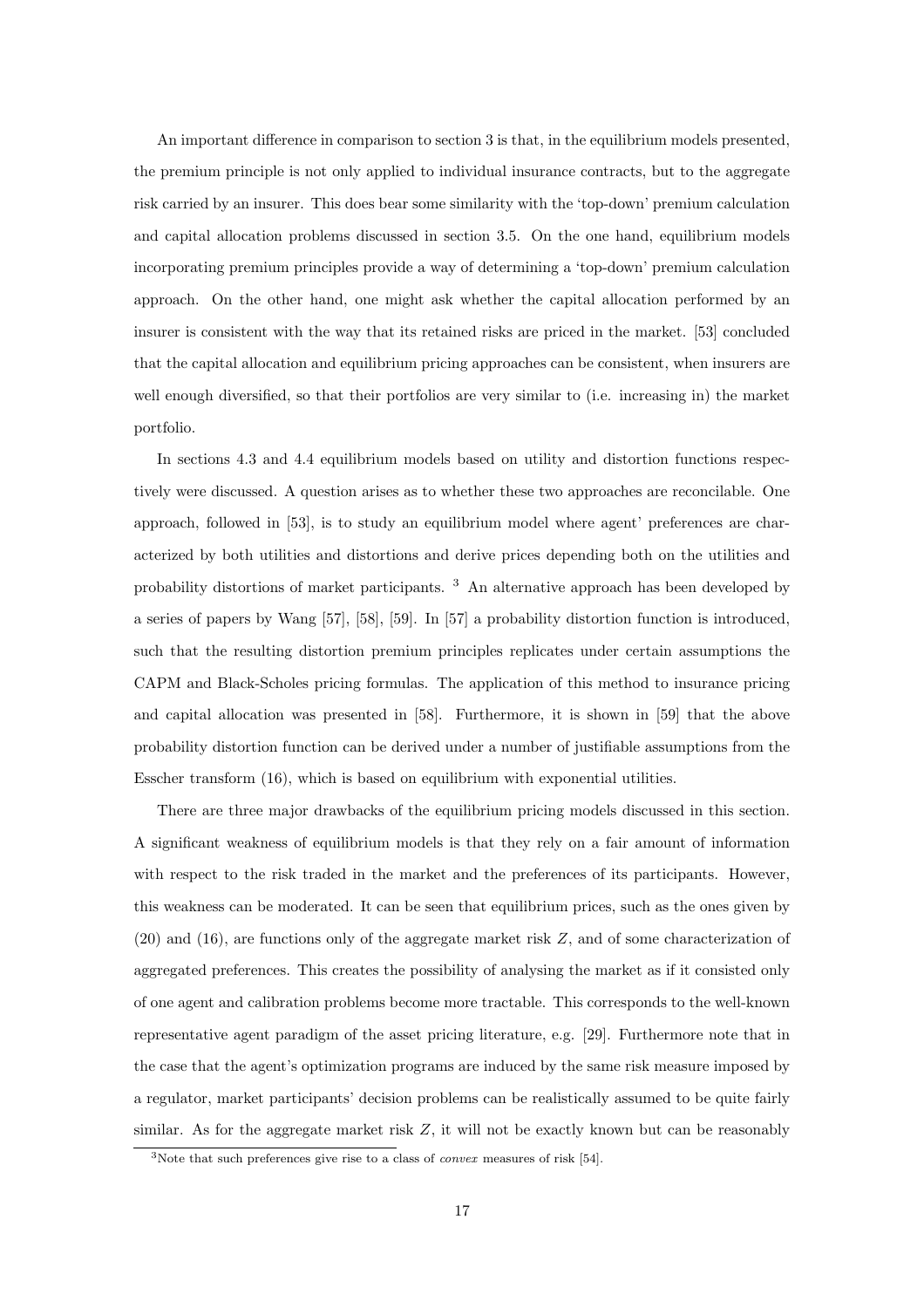approximated by using an index.

Another drawback is that the equilibrium problems presented here are idealized versions of reality, via the implicit assumption of perfect competitive markets. No constraints have been imposed on the possible contracts that an insurer can buy or sell and the presence of transaction costs has been ignored. Even though the emergence of innovative instruments such as CAT bonds, double-trigger options and other insurance derivatives has significantly expanded insurers' possibilities of asset and liability management, insurance markets are still far from perfect.

Finally, one of the main assumptions behind equilibrium asset pricing models is that price functionals are linear functions of risks on which they are defined. This contradicts the observation that insurance prices tend to be non-linear, an observation reflected in the definition of premium calculation principles. Non-linearity of prices is widely considered to be a product of market imperfections, such as the ones discussed above. Thus, in our effort to include the market in premium calculation considerations, we made a significant compromise: the equilibrium prices obtained actually look less like actual market prices.

In a recent paper [25], it is shown that market equilibrium can be achieved if trading takes place under a non-linear pricing rule based on a signed Choquet integral, which is closely related to the distortion premium principle. Another possible method of producing non-linear prices is, instead of using perfect market equilibrium models, to move to other classes of models that deal with imperfect markets and utilise tools from game theory. Such approaches are presented in [51] and [4]. They provide useful insight and are particularly appealing because they are derived from first principles and do not impose ad hoc non-linearity of prices. However these models are possibly too complicated for practical use.

In summary, the main problems that equilibrium insurance pricing models present are the need for advanced knowledge of market risks and market participants' preferences, the assumption of perfect competitive markets, and the linearity of derived price systems. In the next section we will attempt to address these three problems, using concepts from the field of financial economics.

## 5 RISK MEASURES AND PRICE SYSTEMS

## 5.1 No-arbitrage pricing

The pricing formulae that were derived in the previous section are examples of valuation methods that rely on complete knowledge of the constituent parts of the market examined: risk exposures and individual preferences. An alternative approach is to price risks via valuation techniques,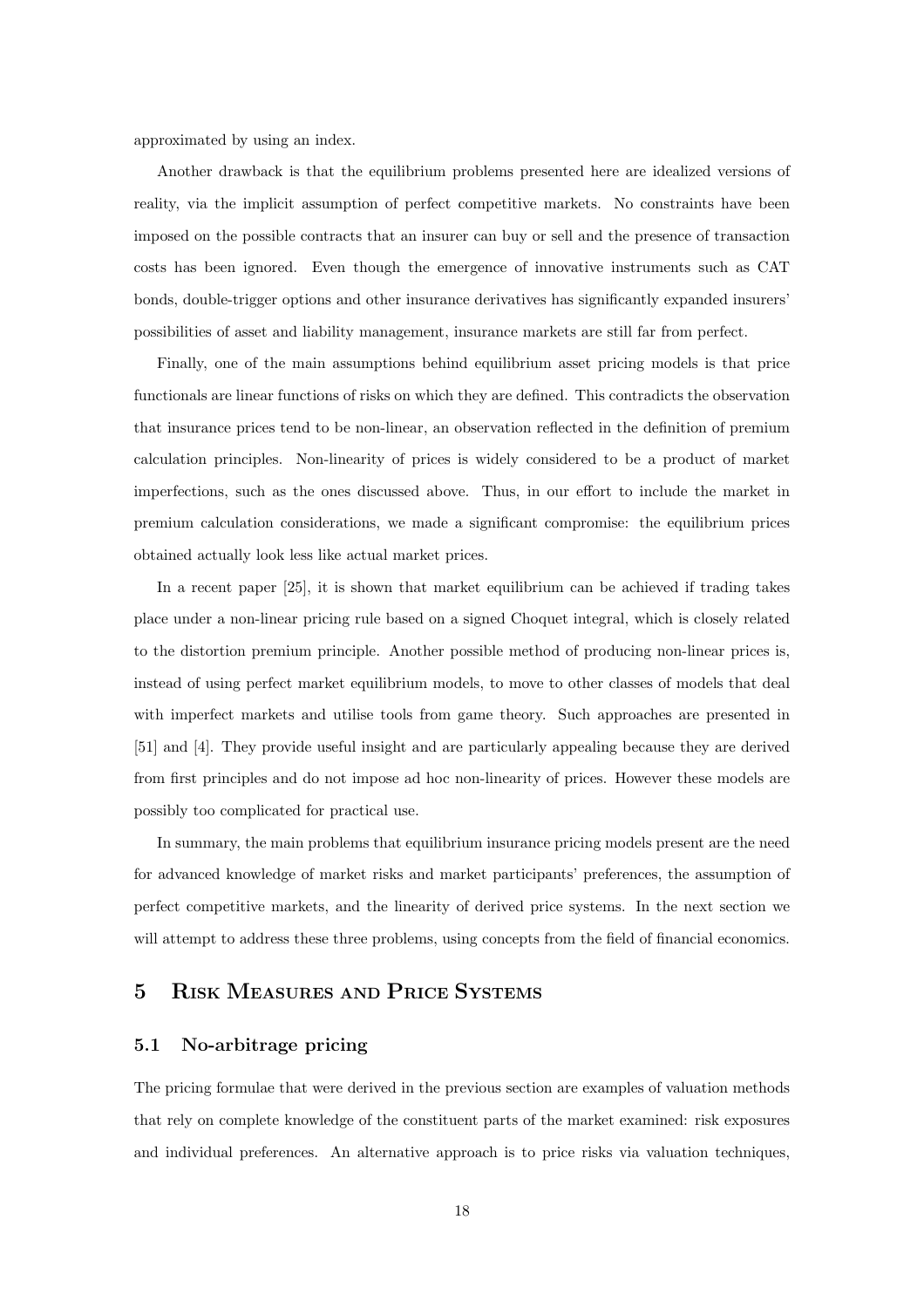which do not rely on agent-specific knowledge but on information revealed by observed prices of risks actually traded in the market. In order to price a financial product, such as an option or a reinsurance contract, one requires that the price of the product is, in some sense, consistent with the observed market prices. This is the pricing framework which has proved most popular in the financial literature and practice over the last twenty years, with the Black-Scholes option pricing model being a leading paradigm.

A classic way of defining such consistency is via the no-arbitrage condition. Broadly speaking, it is said that no arbitrage opportunities exist in a market when it is not possible to make, by cleverly trading, a certain profit at zero cost. If an arbitrage opportunity existed, it is reasonable to assume that it would be spotted instantly and exploited by market participants and thus rapidly disappear. Market prices would then adjust such that the arbitrage opportunity disappears. Thus, as opposed to equilibrium, no-arbitrage refers to the properties of price systems used in the market rather than on agent's individual decision making. No-arbitrage is a necessary, but not sufficient condition for equilibrium; it is evident that if an arbitrage opportunity emerges any rational agent would move to exploit it and equilibrium would be disturbed. Insofar, no-arbitrage is a weaker condition than equilibrium.

The absence of arbitrage opportunities in a financial market has profound implications for the existence and admissibility of prices in the market. Suppose that a number of risks  $X_1, X_2, \ldots, X_n$ are traded in the market. The nature of these risks depends on the economic and mathematical context; in a dynamic case they might stand for stochastic processes such as stock-prices, while in a one period setting they may be random variables representing a pay-off at a fixed future point in time. <sup>4</sup> Even though the bulk of financial pricing theory focuses on the dynamic setting, it has been shown that the theory is general enough to accommodate both the one-period and multi-period models [43]. In the subsequent discussion the potentially dynamic character of risks is not explicitly treated, with the implicit understanding that the concepts discussed (if not the mathematical technology) apply to both the static and dynamic cases.

A classic result from financial economics states that no-arbitrage implies the existence of a linear pricing functional  $\pi$  [29]. Consider now an insurer who participates in the market where  $X_1, X_2, \ldots, X_n$  are traded, being exposed to a risk Y. If it is assumed that all traded risks are discounted at the risk free rate of interest, then the price  $\pi(Y)$  of risk Y can be written as its expected value with respect to an alternative probability measure  $\mathbb{Q}$ . <sup>5</sup> We denote as  $E_{\mathbb{Q}}[\cdot]$  the

<sup>4</sup>The annual renewal of reinsurance programs arguably falls somewhere between those two cases.

 $5$ This representation is subject to a technical condition on the integrability of Y. The probability measure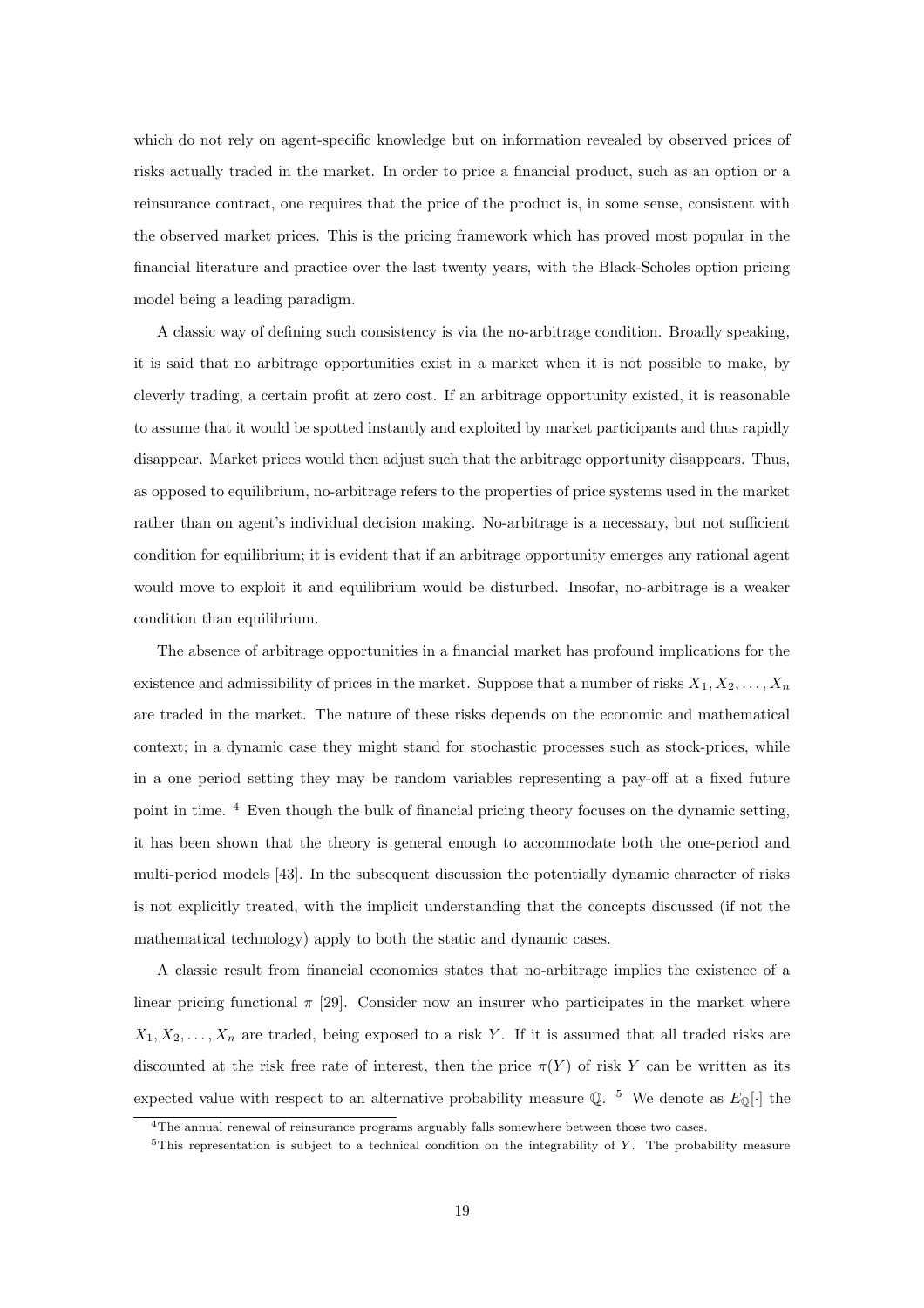expectation operator with respect to  $\mathbb Q$ . The price of Y can be written as:

$$
\pi(X) = E[\zeta Y] = E_{\mathbb{Q}}[Y],\tag{21}
$$

where  $\zeta$  is a price density such as the ones discussed in section 4.3 (in probabilistic terms  $\zeta$  is called a Radon-Nikodym derivative; if we consider a dynamic model, ζ is itself a stochastic process). Q is usually referred to as a *risk neutral probability measure*, as prices under  $\mathbb{Q}$  look like the net premium that a risk-neutral agent would ask for. The device of changing the probability measure is very useful in harnessing the theoretical potential of probability theory. This is especially significant in the dynamic case, where no-arbitrage has the consequence of all traded positions being martingales under the risk neutral measure.

So far we have not commented on whether the no-arbitrage price functional  $\pi$  (and by extension the risk neutral measure  $\mathbb{Q}$  is unique. No-arbitrage implies the existence of a unique price functional only if the market where risks are traded is complete. Market completeness can be defined in two, essentially equivalent, ways. On the one hand, a market is complete if and only if the number of traded instruments is not exceeded by the number of sources of uncertainty. On the other hand, market completeness is characterized by the ability to hedge (or replicate) any position by trading other instruments available in the market. Hedging (replicating) a position is understood as trading (that is, buying and selling in the market risks  $X_1, X_2, \ldots, X_n$ ) in such a way that the final portfolio produces the same payoff as that position in all states of the world, so that the risk from holding it is eliminated. The link between pricing and hedging comes from the argument that the price of a risk should equal the cost of replicating it; if that is not the case an arbitrage opportunity emerges.

The equivalence between the two definitions of market completeness can be understood by the example of a reinsurer exposed to financial and insurance, e.g. catastrophic, risk. Typically, the reinsurer will be able to hedge its financial risk by trading in the equities and derivatives market. However, the catastrophic risk will be much more difficult to hedge by trading (assuming that the reinsurer will not be able or willing to enter a retrocession contract). The possibility of suffering a loss from a catastrophic event induces a source of uncertainty external to the financial markets. Consider now the idealized case where an insurance derivative (such as a CAT bond or option) is traded in the market and is perfectly correlated with the catastrophic risk held by the reinsurer. Then it is possible that the reinsurer, using the insurance derivative, can hedge its exposure. It is

Q is equivalent to the real-world (actuarial) probability measure P, meaning that the two measures assign zero probability to the same events.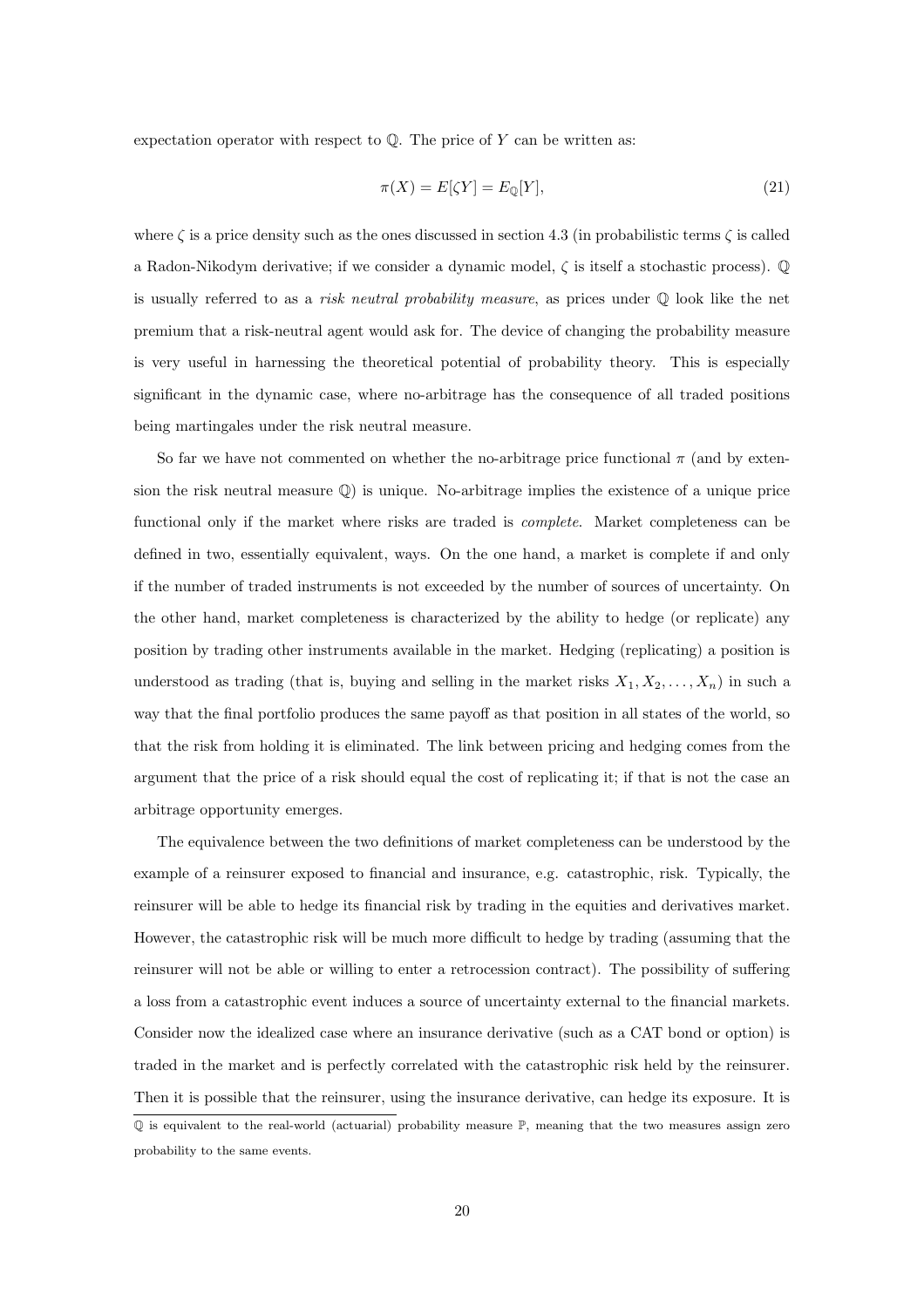said that the additional instrument 'completes' the market, in the sense that it provides a means for replicating the risk arising from the additional uncertainty induced by the insurance risk.

The application of financial pricing techniques to insurance risks has attracted a lot of interest and generated an important volume of research, an excellent review being [30]. In the following two sections, we present a perspective of the intersection between financial economics, risk measurement and insurance pricing corresponding to the present paper's scope. A number of alternative approaches are briefly discussed in section 5.4.

#### 5.2 Super-replication and good deals

Typically risks are traded in markets that are not complete, with insurance markets being a characteristic example. In the case of market incompleteness the absence of arbitrage does not guarantee the existence of a unique price functional. There might be many, possibly infinite, prices that are consistent with the no-arbitrage requirement and thus the calculation of an appropriate price is not unequivocal. Other considerations will now contribute to the determination of the price of a risk. In the context of incomplete markets, preference modelling, premium calculation principles and risk measures reclaim their significance by providing these 'other considerations' which are necessary for the pricing of risks.

It is interesting to note how the concept of replication adapts to the incomplete setting. In an incomplete market it is not possible to compose, by trading in the marketed risks  $X_1, X_2, \ldots, X_n$ , a portfolio that exactly replicates every additional exposure  $Y$ . It might however be possible to produce a portfolio whose payoff is at least as much as the financial obligation of its holder. Obtaining such a portfolio by trading is called super-replication. Super-replication, as a generalization of replication, is also closely related to market prices. Let  $\Pi$  be the set containing all price functionals that are consistent with the no-arbitrage requirement and  $\mathcal{Q}_{NA}$  the corresponding set of risk-neutral probability measures. Define the *super-replication price*  $\overline{\pi}(Y)$  of a risk Y as the highest price consistent with no-arbitrage:

$$
\overline{\pi}(Y) = \sup_{\pi \in \Pi} \pi(Y) = \sup_{\mathbb{Q} \in \mathcal{Q}_{NA}} E_{\mathbb{Q}}[Y]. \tag{22}
$$

 $\overline{\pi}(Y)$  is the highest price at which a reinsurer would possibly be able to sell an insurance contract covering liability Y. Correspondingly, the price  $\pi(Y) = \inf_{\mathbb{Q} \in \mathcal{Q}_{NA}} E_{\mathbb{Q}}[Y]$  is the lowest price consistent with no-arbitrage and thus the lowest price that a reinsurer would accept for insuring a risk Y. It can then be proved that the price  $\overline{\pi}(Y)$  equals the minimum cost of super-replicating the risk Y [43].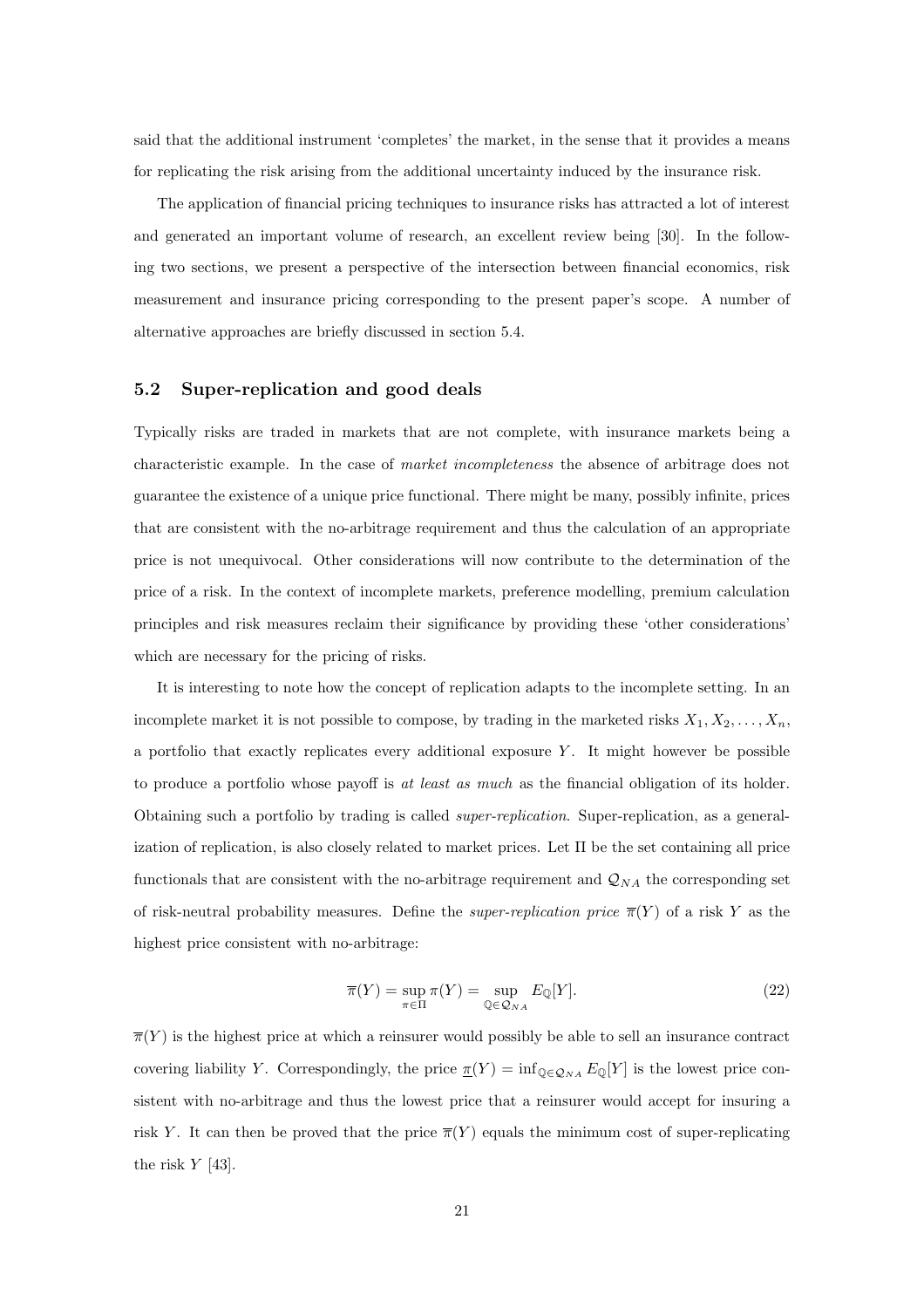Super-replication, even though it provides useful insight to incomplete market problems, is a strategy rarely employed in practice, mainly because it is very expensive. Recall that superreplication guarantees that the final payoff of the portfolio acquired by trading is at least as much as the claim one is trying to hedge. Thus, super-replication will typically yield a portfolio with a higher payoff than the hedged risk and this — not necessarily desirable — excessive payoff incurs the higher cost.

From the above argument it also follows that the bound on market prices induced by the superreplication price is unrealistically high (one pays for far more than one really wants). Even though it might not be realistic in the incomplete market case to determine a unique pricing functional, it would still be desirable to produce a sharper bound on market prices than the one implied by the no-arbitrage condition. This can be achieved by reducing the number of price systems that are considered viable in the market. It is clear from formula (22) that if the number of probability measures in  $\mathcal{Q}_{NA}$  is reduced, the upper pricing bound will also be lower.

Such reduction can be achieved through the definition of good deals, proposed in [18]. A good deal is a traded position which might not be an arbitrage opportunity but is attractive enough so that one can safely assume that any conceivable investor would want to acquire it. Good deal pricing bounds are obtained by excluding price systems that, besides arbitrage opportunities, allow good deals. Consider for example a position obtainable at zero price, which pays \$1000 with probability 0.9 and −\$1 with probability 0.1. This is not an arbitrage opportunity, since it is possible to make a loss from investing in it. However, it is clear that such a position would not be viable in the market, as every investor would try to buy it and thus its price would increase.

In defining what actually constitutes a good deal, one needs to employ the orderings of risks employed by economic theories of choice and premium calculation principles (risk measures). In [18] good deals are defined as investment opportunities characterized by high Sharpe ratios. As discussed in [15], such a definition of good deals is consistent with assuming preference modelling consistent with a quadratic utility functions. Hence, we can consider good-deal pricing based on high Sharpe ratios as being an extension of the Capital Asset Pricing Model. Insofar, good deal pricing using Sharpe ratios is subject to criticisms similar to the ones faced by the CAPM, namely that it only works in a universe of elliptically distributed risks [31]. In a non-elliptical framework, there might be arbitrage opportunities that are not recognized as good deals [15]. To remedy this drawback, it was proposed to use Generalized Sharpe Ratios based on exponential utility functions [42], while this approach was extended to broader classes of utility functions in [14]. It is furthermore significant that when the valuation bounds implied by the utility function are made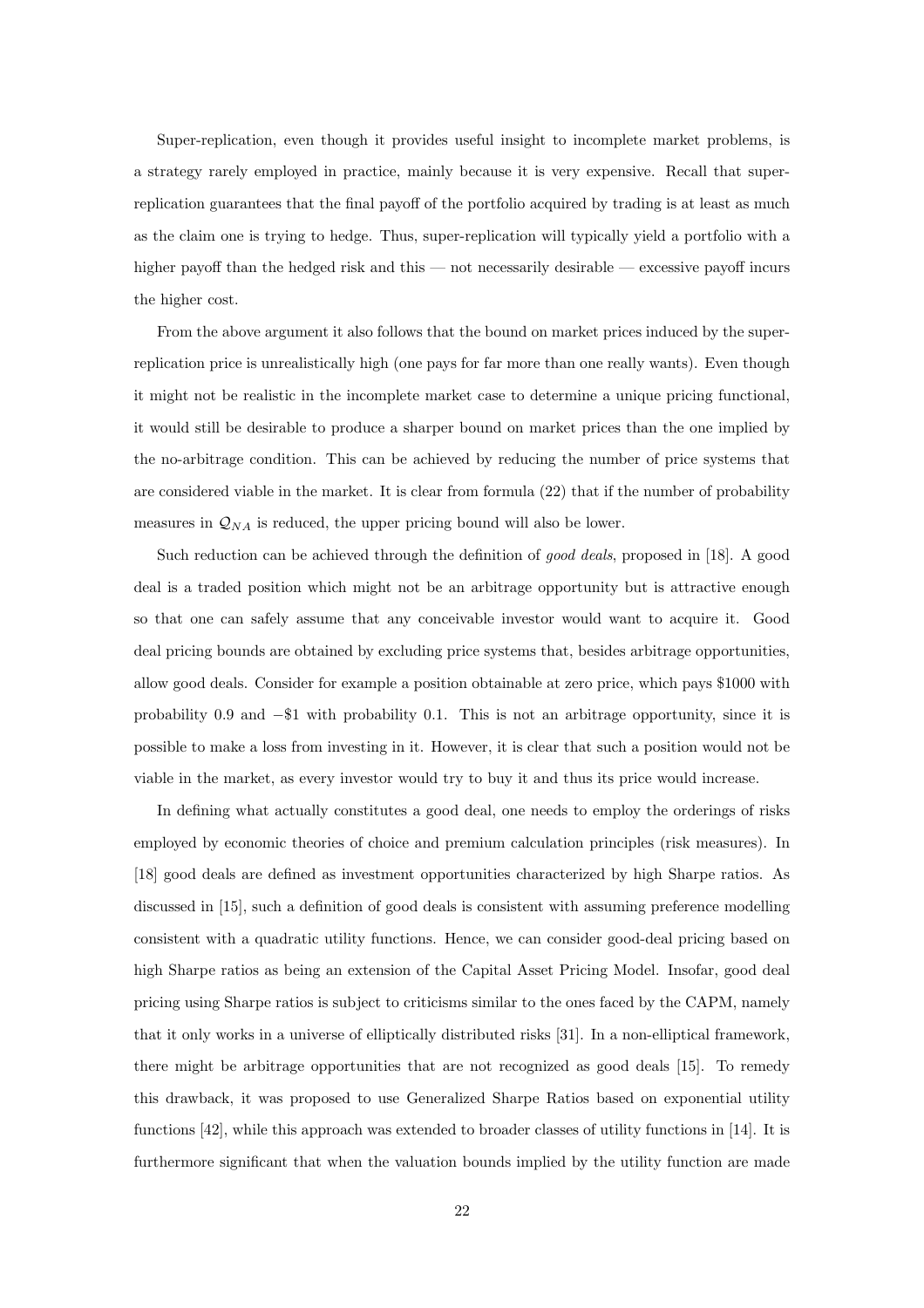sharper, the good-deal price converges to the equilibrium price. In the papers referred to above, it is shown that the bounds on the (generalized) Sharpe ratios induce bounds on the price density ζm, which this makes explicit calculation of prices possible.

In this way, the economic modelling of preferences and the associated risk measures re-enter the calculation of prices for risks. In general it can be said that a good deal is a position, which, according to some risk measure, bears a low risk. Using an exponential utility function as a means of characterising good deals, as in [42], is of course equivalent to using the exponential premium principle for the same purpose.

#### 5.3 Valuation bounds as measures of risk

In the preceding section it was discussed how a realistic bound on prices can be obtained in an incomplete market via the definition of good deals. Good deals are derived via economic arguments implied by preferences and associated measures of risk. Here we turn the argument on its head and ask the following question: can valuation bounds themselves be interpreted as risk measures and what are the implications for risk management and pricing?

Let the upper bound  $\overline{\pi}_{RM}(Y)$  on the price of risk Y as be of the form:

$$
\overline{\pi}_{RM}(Y) = \sup_{\mathbb{Q} \in \mathcal{Q}_{RM}} E_{\mathbb{Q}}[Y] \tag{23}
$$

The set of measures  $\mathcal{Q}_{RM}$  is no longer the set of no-arbitrage measures  $\mathcal{Q}_{NA}$ , but is derived by other arguments, such as the ones employed in the previous section. Observe now the formal resemblance between equations (23) and (2). It is apparent that the valuation bound  $\bar{\pi}$  is a coherent measure of risk.

Conversely, let  $\mathcal{Q}_{RM}$  be a set of generalized scenarios defining a coherent measure of risk. We can then examine the implications of this choice of risk measure for pricing risks. Recall the definition of a risk measure as the amount of capital that the holder of a risky position is obliged to safely invest. Thus, if Y is an insurance loss, we can interpret  $\overline{\pi}(Y)$  as the maximal price for reinsuring Y, consistent with no arbitrage, and  $\overline{\pi}_{RM}(Y)$  as the amount of capital that the holder of loss  $Y$  has to hold. It is reasonable to assume that an insurer would like to recover the amount of capital that he needs from his premium income. This implies that, in a competitive market, the price of a risk  $X$  should be less that or equal to its risk measure. It could be less since the subadditivity of coherent risk measures implies that the holder of a diversified insurance portfolio can offer discounts for individual policies, under the condition that the aggregate premium equals the aggregate risk. On the other hand, the premium cannot be higher than the risk measure,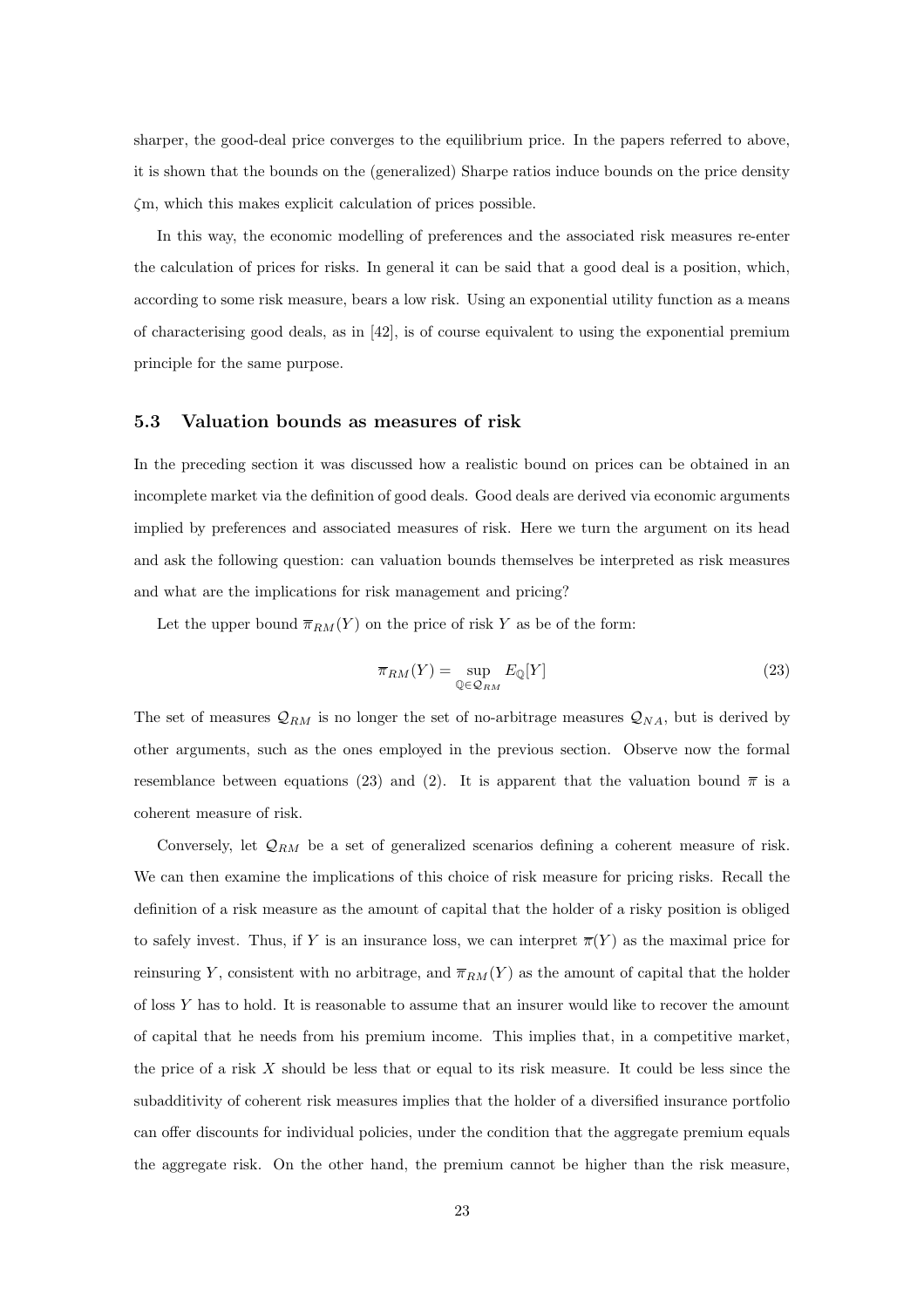since in that case the buyer of the insurance contract would be better off by retaining the risk and investing safely an amount equal to the risk measure. Thus, the coherent measure of risk implicitly defines a valuation bound. A detailed discussion of the relationship between coherent measures of risk, valuation bounds and no-arbitrage is by [43], while a brief technical discussion in [21] is highly interesting.

Let  $\mathcal{Q}_{RM} \subset \mathcal{Q}_{NA}$ , that is, the set of generalized scenarios defining the coherent measure of risk is a subset of the set of no-arbitrage measures. This is equivalent to saying that  $\overline{\pi}_{RM}(Y) \leq \overline{\pi}(Y)$ for all  $Y$  [21], i.e. the risk measure of a liability  $Y$  (and the associated valuation bound) is always lower than its super-replication price. This is reasonable since with capital  $\overline{\pi}(Y)$  the holder of Y could hedge its risk completely. The risk measure being less than the super-replication price implies that agents will in general retain some risk after trading, a premise on which the operation of risk markets is largely based. Thus the requirement  $\mathcal{Q}_{RM} \subset \mathcal{Q}_{NA}$  gives a clue for how a (coherent) measure of risk should be chosen.

## 5.4 Discussion

Financial economics provide invaluable tools for addressing the weaknesses of equilibrium asset pricing models that were identified in section 4.5. First of all, the restrictive assumption of a perfect competitive market is dropped and market imperfections can be treated via the theory of incomplete markets. Secondly, by moving from an equilibrium setting to arbitrage-pricing techniques, the unrealistically strong assumption that one knows the specific preferences and exposures of all market participants is no longer required. Thirdly, the resulting price functionals, such as (22) and (23) are no longer linear, reflecting to some extent actual prices in insurance and financial markets. Moreover, the non-linearity of prices is not imposed ad hoc but emerges naturally from economic concepts, such as no-arbitrage and good deals.

In an incomplete market setting, a unique price for a risk cannot be defined. This makes the determination of prices (or bounds on them) reliant on other considerations, relating to individuals' perception of risk. Such considerations have of course been the domain of actuaries for several decades and were formalized through the concept of premium calculation principles. We attempted to highlight two distinct ways in which premium calculation principles enter the pricing exercise, via the concept of good deals. On the one hand, the definition of a good deal relies on evaluating the riskyness of traded positions; an evaluation which goes through preference models and risk measures such as the ones studied in section 3. On the other hand, the good-deal bounds imposed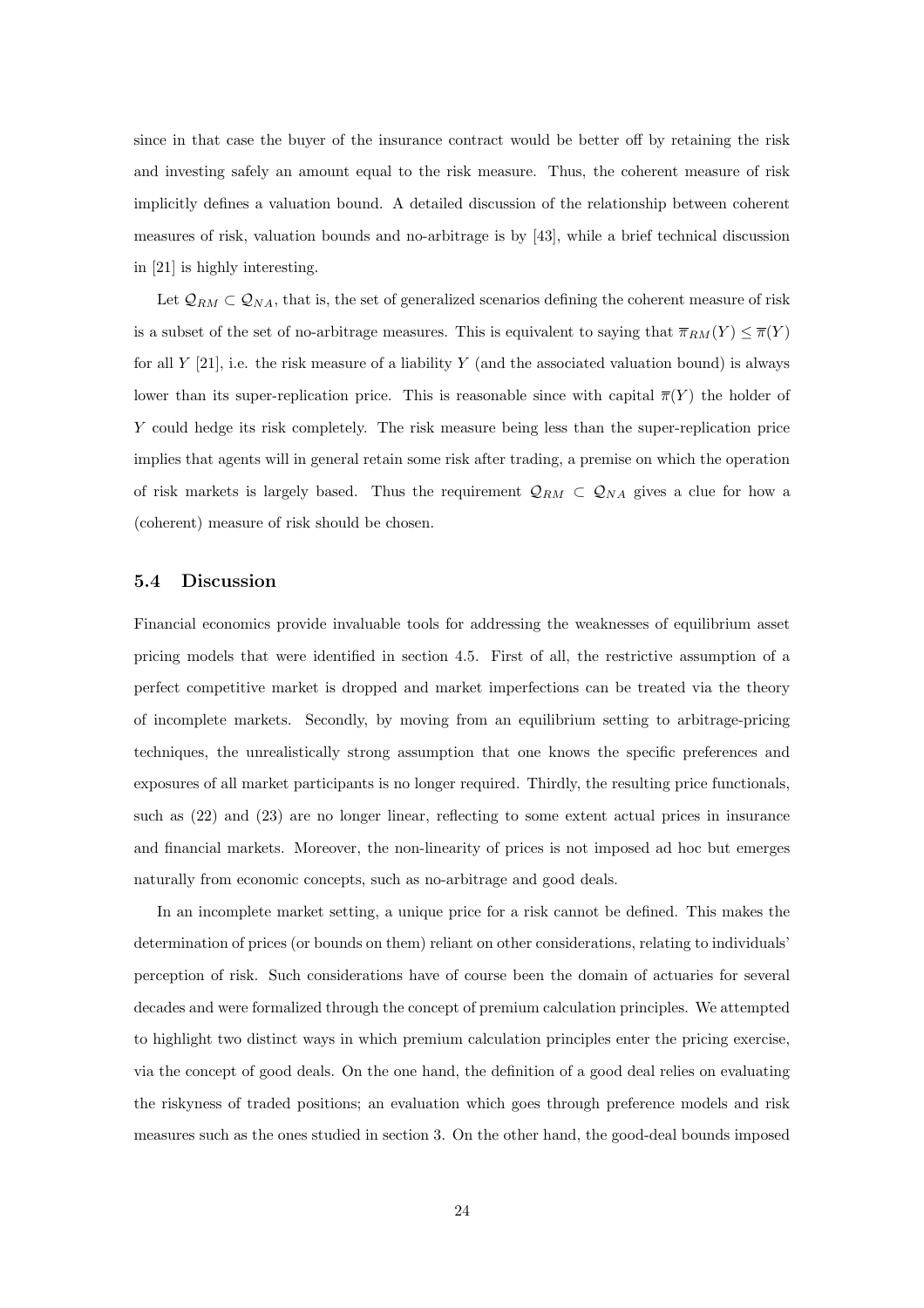on prices can themselves be interpreted as measures of risk.

The literature on the financial pricing of insurance is quite wide and there are a number of approaches that we did not discuss here. For a review of the subject we refer the reader to [30]. We note that the papers on the subject generally deal with the dynamic setting, where financial pricing theory attains its full force. Thus, [20] and [50] characterise no-arbitrage prices in dynamic insurance markets, making use of the stochastic processes particular to insurance losses. In the classic paper [20], the set of no-arbitrage pricing measures is characterised. It is then shown how different choices of the pricing measure relate to different actuarial premium calculation principles. Alternative discussions of dynamic insurance markets are provided in [1] and [2], where dynamic equilibrium models are studied.

There are other approaches to pricing in incomplete markets, where premium calculation principles and preference modelling are utilized. These include the extension of indifference arguments to a dynamic setting via stochastic control methods and hedging in incomplete markets via risk minimization criteria. We did not discuss these approaches here mainly because excellent reviews already exist in the actuarial literature. We refer the interested reader to the reviews [49] and [62], as well as to the dynamic generalization of the exponential principle [6]. A parallel strand in the literature, related to the role of risk measures in capital allocation and pricing, utilizes the concept of 'frictional costs', see e.g. [17]. Other papers related to some degree to the present exposition are [12], [13] and [41].

## 6 CONCLUSION

Insurance pricing models have evolved greatly over the last fifty years, moving from simple pricing rules called premium calculation principles to economic competitive equilibrium models and, finally, to models inspired by the advances in financial economics. The evolution of these models has been driven by the need to incorporate market information into the pricing of risks performed by insurance companies. It was argued that risk measures, that is, functionals which characterise the inherent dangerousness of random losses, appear and fulfil a different function in each of those classes of models. Thus, while risk measures can be viewed as essentially equivalent to premium calculation principles, in the context of equilibrium models they become part of the decision problem facing insurers. Finally, the in the no-arbitrage pricing of insurance liabilities, risk measures re-appear due to the incompleteness of insurance markets and offer methods for narrowing down the range of reasonable prices.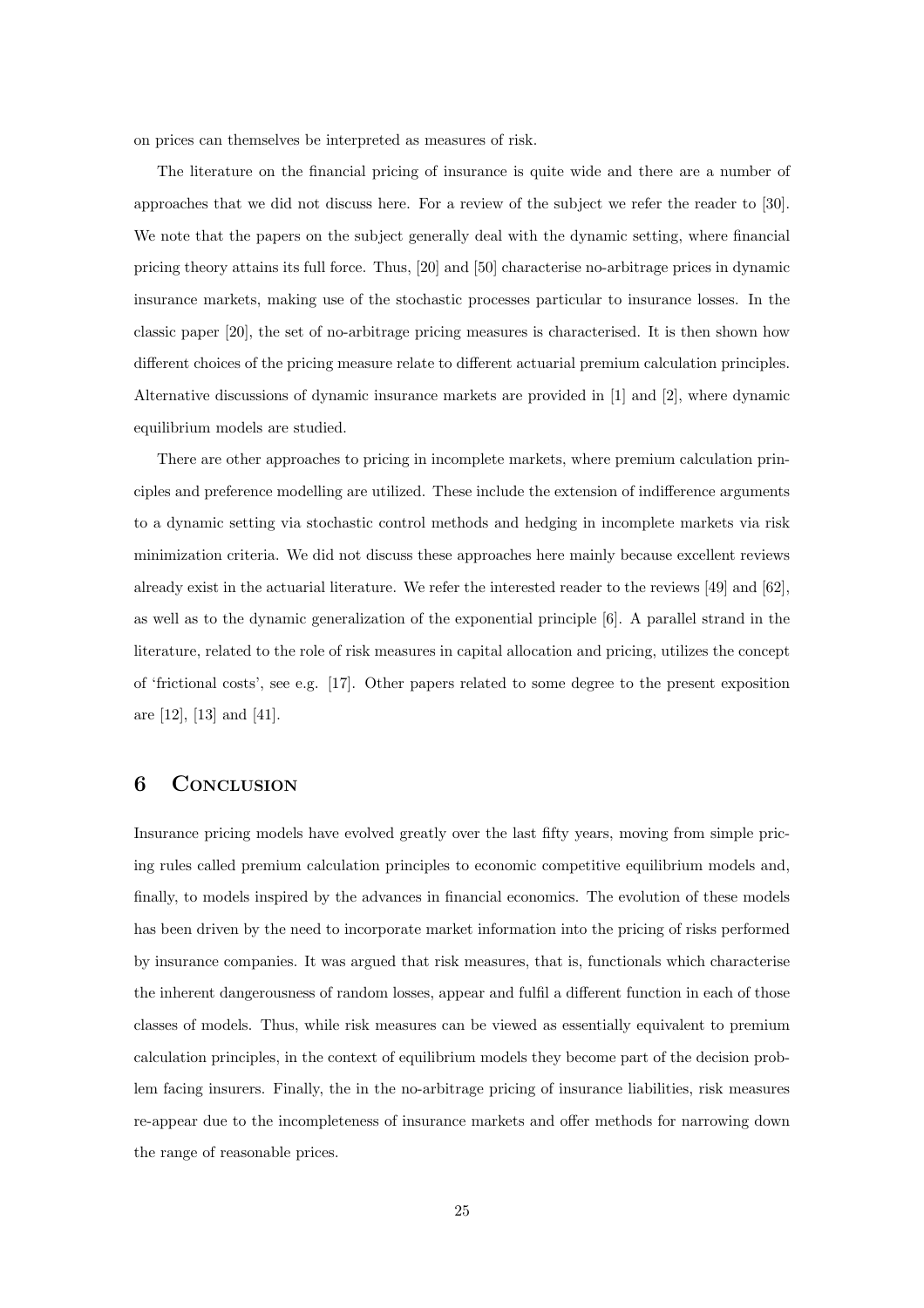## References

- [1] Aase, K., 1992, Dynamic Equilibrium and the Structure of Premiums in a Reinsurance Market, 1992, The Geneva Papers on Risk and Insurance Theory 17 (2), 93-136.
- [2] Aase, K., 1993, Premiums in a Dynamic Model of a Reinsurance Market, Scandinavian Actuarial Journal 2, 134-160.
- [3] Aase, K., 1993, Equilibrium in a reinsurance syndicate; existence, uniqueness and characterisation, ASTIN Bulletin 23(2), 185-211.
- [4] Aase, K., 2002, Perspectives of Risk Sharing, Scandinavian Actuarial Journal 2, 73-128.
- [5] Artzner, P., F. Delbaen, J-M. Eber, and D. Heath, 1999, Coherent Measures of Risk, Mathematical Finance 9(3), 203-228.
- [6] Becherer, D., 2003, Rational hedging and valuation of integrated risks under constant absolute risk aversion, Insurance: Mathematics and Economics, 33 (1), 1-28.
- [7] Borch, K., 1962, Equilibrium in a reinsurance market, Econometrica 30(3), 424-444.
- [8] Bühlmann, H., 1970, Mathematical Methods in Risk Theory (Springer, Berlin).
- [9] Bühlmann, H., 1980, An economic premium principle, ASTIN Bulletin  $11(1)$ , 52-60.
- [10] Bühlmann, H., 1984, The general economic premium principle, ASTIN Bulletin  $14(1)$ , 13-21.
- [11] Bühlmann, H., 1985, Premium calculation from top down, ASTIN Bulletin  $15(2)$ , 89-101.
- [12] Carr, P., H. Geman, and D. P. Madan, 2001, Pricing and hedging in incomplete markets, Journal of Financial Economics 62, 131-167.
- [13] Castagnoli, E., F. Maccheroni, and M. Marinacci, 2002, Insurance premia consistent with the market, Insurance: Mathematics and Economics 31, 267-284.
- [14] C̄erný, A., 2003, Generalised Sharpe Ratios and asset pricing in incomplete markets, European Finance Review 7(2), 191-233.
- [15] Cerný, A., and S. Hodges, 2002, The theory of good-deal pricing in financial markets. FORC Preprint 98/90, University of Warwick, UK.
- [16] Chateauneuf, A., R. Kast, and A. Lapied, 1996, Choquet pricing in financial markets with frictions, Mathematical Finance 6, 323-330.
- [17] Christofides, S., and A. D. Smith, 2001, DFA: The Value of Risk, Casualty Actuarial Society Forum, Spring 2001, 153-194.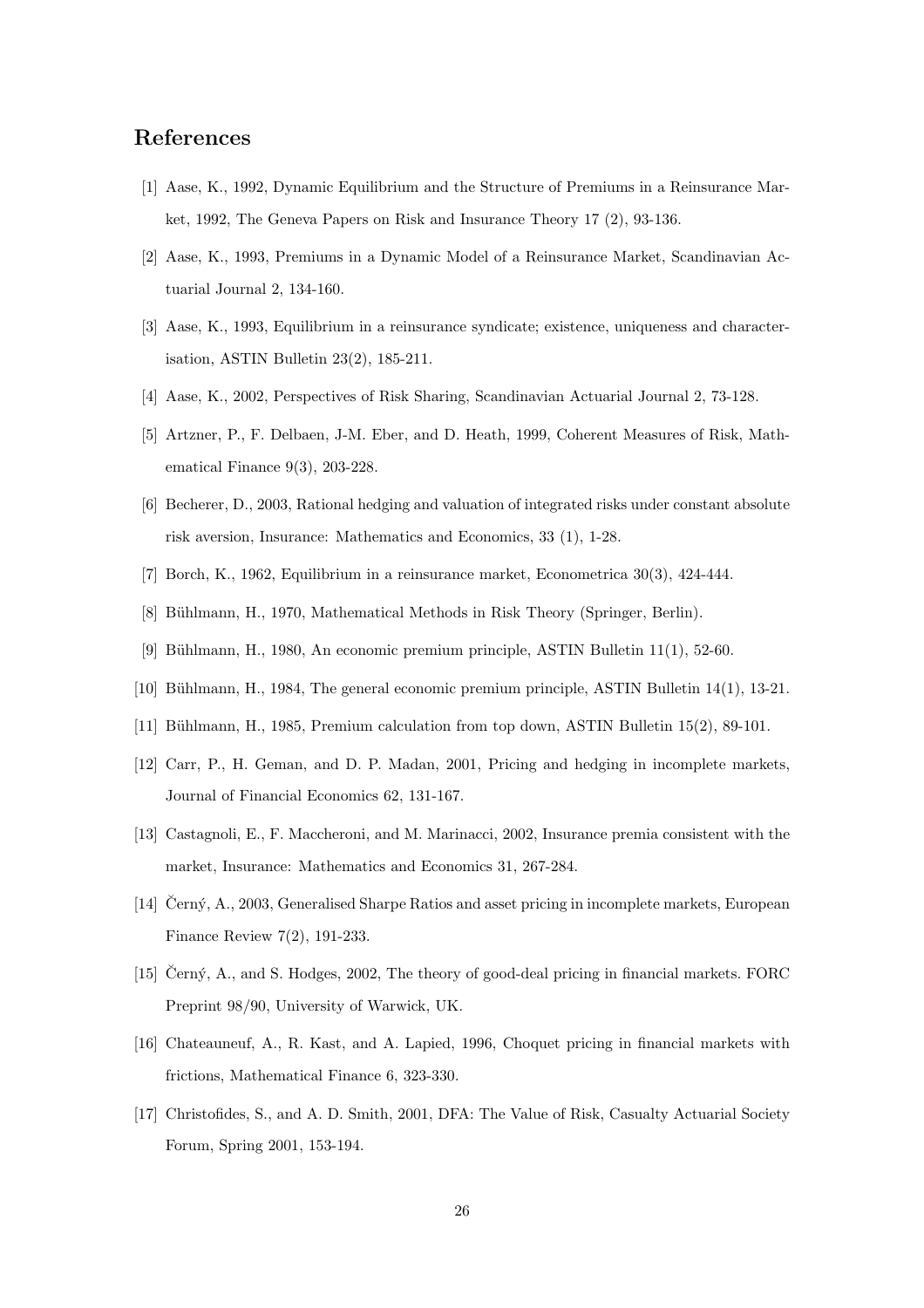- [18] Cochrane, J. H., and J. Saá-Requiejo, 2000, Beyond arbitrage: Good-deal asset price bounds in incomplete markets, Journal of Political Economy 108(1), 79-119.
- [19] Cummins, J. D., 1990, Asset pricing models and insurance ratemaking, ASTIN Bulletin 20(2), 125-166.
- [20] Delbaen, F., and J. Haezendonck, 1989, A martingale approach to premium calculation principles in an arbitrage free market, Insurance: Mathematics and Economics 8 (4), 269-277.
- [21] Delbaen, F., 2002, Draft: Coherent risk measures, Notes from a course taught at Scuola Normale, Pisa. Online at http://www.math.ethz.ch/ delbaen/.
- [22] Denault, M., 2001, Coherent allocation of risk capital, Journal of Risk 4(1), 1-34.
- [23] Denneberg, D., 1990, Distorted probabilities and insurance premiums, Methods of Operations Research 63, 3-5.
- [24] Denneberg, D., 1994, Non-additive Measure and Integral, (Kluwer Academic, Dordrecht).
- [25] De Waegenaere, A., R. Kast, and A. Lapied, 2003, Choquet pricing and equilibrium, Insurance: Mathematics and Economics, 32 (3), 359-370.
- [26] Dhaene, J., M. Denuit, M. J. Goovaerts, R. Kaas, and D. Vyncke, 2002, The Concept of Comonotonicity in Actuarial Science and Finance: Theory, Insurance: Mathematics and Economics 31 (1), 3-33.
- [27] Dhaene, J., M. Denuit, M. J. Goovaerts, R. Kaas, and D. Vyncke, 2002, The Concept of Comonotonicity in Actuarial Science and Finance: Applications, Insurance: Mathematics and Economics 31 (2), 133-161.
- [28] Dhaene, J., and M. J. Goovaerts, 1996, Dependency of risks and stop-loss order, ASTIN Bulletin 26 (2), 201-212.
- [29] Duffie, D., 1996, Dynamic Asset Pricing Theory (Princeton University Press, Princeton).
- [30] Embrechts, P., 2000, Actuarial versus financial pricing of insurance, Risk Finance 1 (4), 17-2.
- [31] Embrechts, P., A. McNeil, and D. Straumann, 2002, Correlation and dependence in risk management: Properties and pitfalls, in: M.A.H. Dempster, ed., Risk Management: Value at Risk and Beyond, (Cambridge University Press, Cambridge).
- [32] Föllmer, H., and A. Schied, 2002a, Convex measures of risk and trading constraints, Finance and Stochastics 6(4), 429-447.
- [33] Föllmer, H., and A. Schied, 2002b, Robust Preferences and Convex Risk Measures, in: K.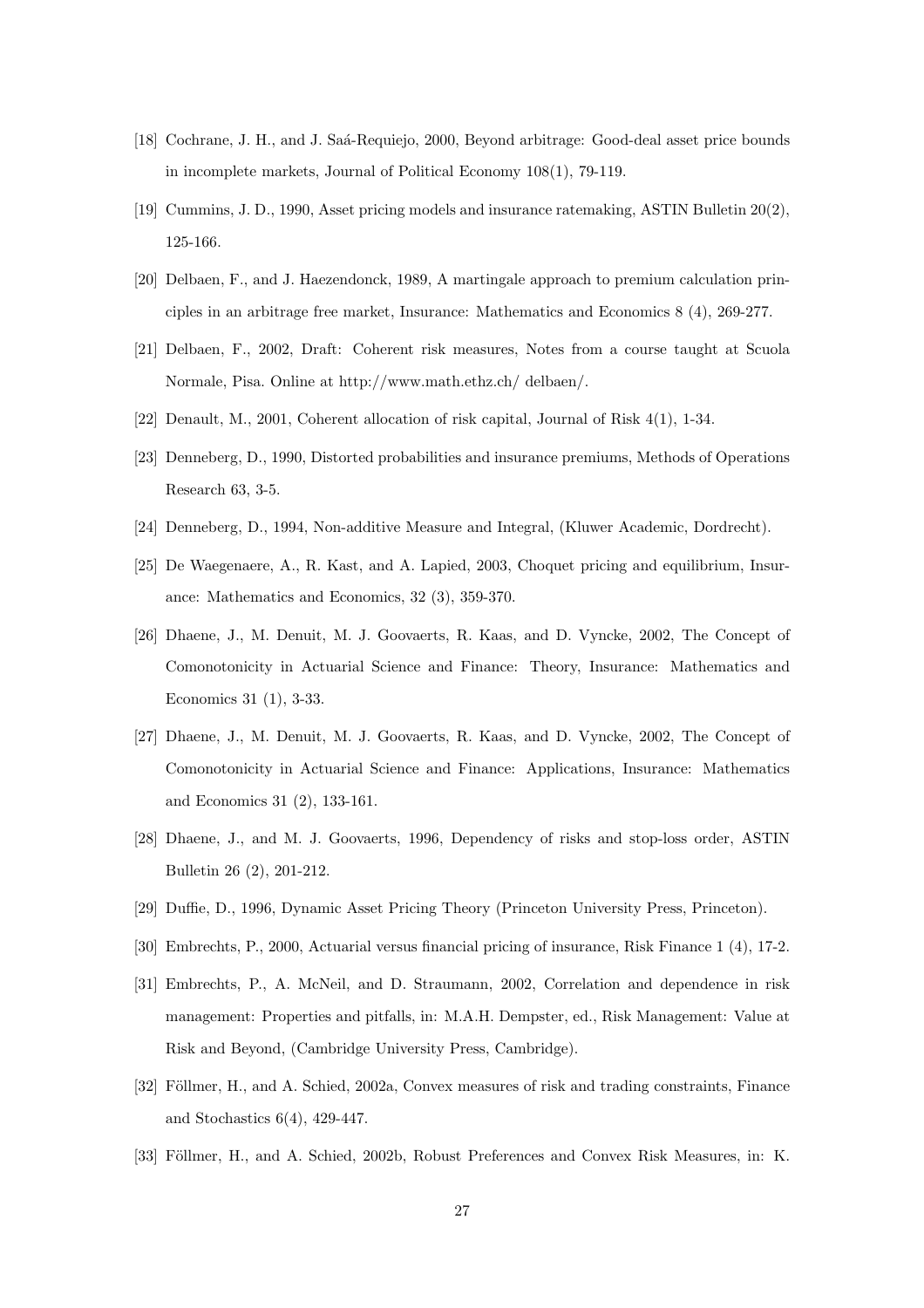Sadmann, ed, Advances in Finance and Stochastics, (Springer, Berlin).

- [34] Gerber, H. U., 1974, On Additive Premium Calculation Principles, ASTIN Bulletin 7(3), 215-222.
- [35] Gerber, H. U., and G. Pafumi, 1998, Utility functions: From risk theory to finance, North American Actuarial Journal 2(3), 74-100.
- [36] Gerber, H. U., and E. S. W. Shiu, 1996, Actuarial bridges to dynamic hedging and option pricing, Insurance: Mathematics and Economics 18, 183-218.
- [37] Goovaerts, M. J., F. de Vylder, and J. Haezendonck, 1984, Insurance Premiums, (Elsevier Science).
- [38] Goovaerts, M., J. Dhaene, and R. Kaas, 2003, Economic Capital Allocation Derived from Risk Measures, North American Actuarial Journal 7(2).
- [39] Goovaerts, M. J., 2003, Managing economic capital and virtual economic capital within financial conglomerates, Working paper, K. U. Leuven.
- [40] Goovaerts, M., R. Kaas, J. Dhaene, and Q. Tang, 2003, Some new classes of consistent risk measures, Working Paper, K. U Leuven.
- [41] Heath, D., and H. Ku, 2002, Market equilibrium with coherent measures of risks, Working paper, Canegie Mellon University, Pittsburgh.
- [42] Hodges, S., 1998, A generalization of the Sharp ratio and its applications to valuations bounds and risk measures. FORC Preprint 98/88, University of Warwick, UK.
- [43] Jaschke, S., and U. Küchler, 2001, Coherent risk measures, valuation bounds and  $(\mu, \rho)$ portfolio optimization, Finance and Stochastics, 5(2), 181-200.
- [44] Joe, H., 1997, Multivariate models and dependence concepts, (Chapman & Hall, London).
- [45] Kaas, R., A. E. Van Heerwaarden, and M. J. Goovaerts, 1994, Ordering of actuarial risks, (Caire Education Series, Amsterdam).
- [46] Laeven, R. J. A., and M. J. Goovaerts, 2003, An optimization approach to the dynamic allocation of economic capital, Insurance: Mathematics and Economics, 35 (2), 299-319.
- [47] Markowitz, H., 1952, Portfolio Selection, Journal of Finance, 7, 77-91.
- [48] Markowitz, H., 1959, Portfolio Selection: Efficient Diversification of Investments (Wiley, New York).
- [49] Møller, T., 2002, On valuation and risk management at the interface of insurance and finance,